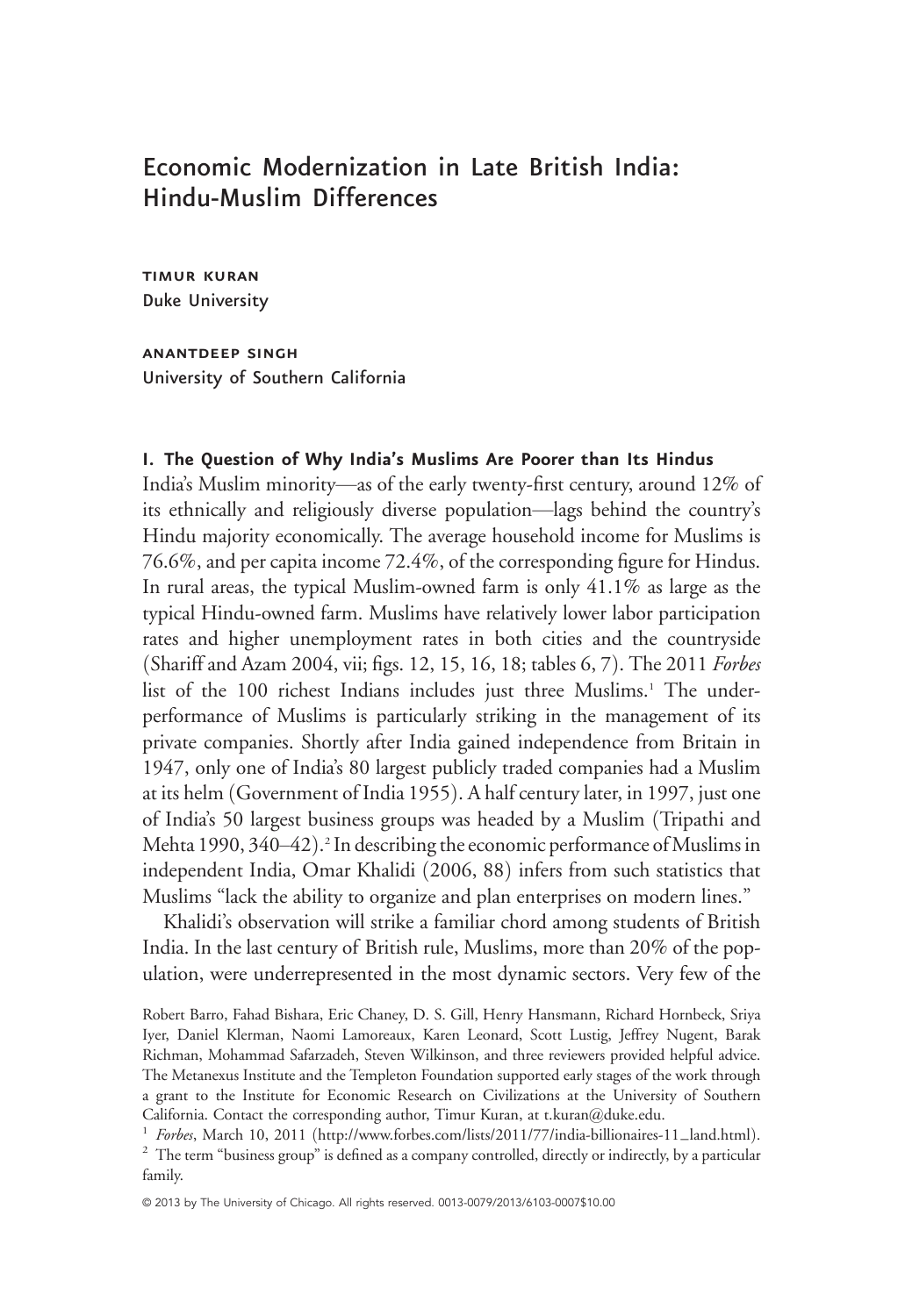leading moneylenders, bankers, industrialists, and traders were Muslim. In western India, the Muslim role in cotton production and shipping, two massively expanding sectors, was negligible. In eastern India, Muslims owned few tea plantations and processing enterprises, which had become major sources of wealth. On the eve of independence, Muslims owned only two of India's 111 jute mills. Even in the Muslim-majority provinces of northern India, they were underrepresented among the owners and managers of major industrial and trading companies (Cheesman 1982; Ahmad 1991, 3-5; 1993, 4-6; Talha 2000, 83–88).<sup>3</sup> Muhammad Ali Jinnah, the future founder of Pakistan, was aware of Muslim underrepresentation in the ownership of modern companies. "We claim that we are a nation of one hundred million strong," he lamented a few years before the end of British rule, "and yet have one bank out of the scores which operate in India."4

This article explores the historical origins of Muslim underrepresentation in the management of large Indian firms. Muslims found it relatively harder, we argue, to pool capital within large and durable enterprises capable of exploiting the new technologies of the industrial era. Their difficulties were among the unintended consequences of Islamic institutions designed to spread wealth and circumvent inheritance regulations. The Islamic inheritance system, Islamic partnership rules, and Islamic trusts known as  $w a q f s$  jointly limited Muslim participation in large and perpetual enterprises, the hallmarks of a modern economy. These institutions essentially kept Muslims out of economic sectors in which pooling resources within corporations was efficient.

II. Popular Explanations and the Neglected Role of Economic Institutions At least since W. W. Hunter (1876, chap. 4) publicized Muslim underperformance in 1870 through a book hostile to Muslims and contemptuous of Islam as a religion, the causes of this pattern have been a source of controversy. The factors commonly invoked include conservatism and insularity rooted in Islam, demoralization and self-imposed isolation after the decline of the Mughal Empire (usually taken to have started with the death of Aurangzeb in 1707), and British hiring policies biased against Muslims.<sup>5</sup>

<sup>&</sup>lt;sup>3</sup> The partition of India depressed such shares even further as some leading Muslim businessmen migrated to Pakistan, and many more Hindu businessmen made the opposite move (Vakil 1950,  $131-33$ ).

 $4$  As quoted by Ispahani (1967, 132). At the time, India's only Muslim-owned bank was the Habib Bank.

<sup>&</sup>lt;sup>5</sup> For the attitudinal claim, see, e.g., Mondal  $(1992)$ ; for the demoralization thesis, see Khan  $(1989)$ ; and for the British bias thesis, see Ahmad  $(1991)$  and Khalidi  $(2006, 14)$ . Toynbee  $(1954, 1954)$ 200–203) offers a composite explanation involving all three claims.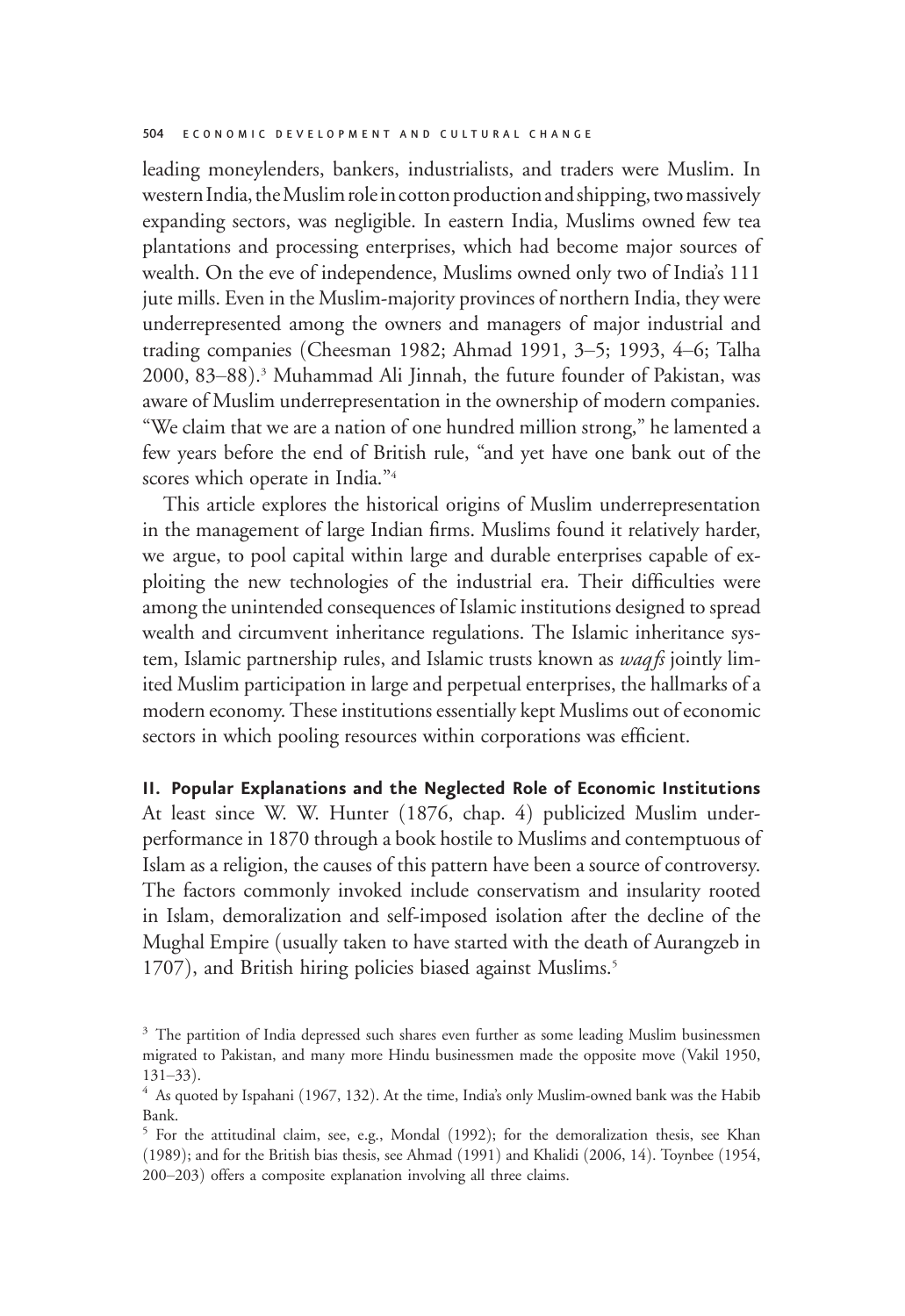Even collectively, such factors, insofar as they mattered at all, fail to explain the observed historical pattern. Muslims played prominent, and in certain respects leading, roles in south Asian trade before the arrival of the Portuguese and for centuries thereafter; they achieved these successes through remarkable creativity and flexibility. Indian Muslims also played major roles in trade with southeast Asia and central Asia (Digby 1982, 151–52, 155–58; Chaudhuri 1985, chap. 2; Arasaratnam 1989, 78–79, 88–89; Risso 1995, chaps. 4–6; Das Gupta 2001, chaps. 3, 4, 7; Levi 2001, chaps. 1, 2; Nadri 2009, chap. 3). Moreover, they played disproportionate roles in the production of textiles, handicrafts, armaments, and luxury goods, and most of India's leading engineers, architects, and physicians emerged from their ranks (Umar 1998, 27–33; Talha 2000, 15–18). Those successes, which spanned more than a millennium, make it unlikely that religious attitudes themselves account for the underperformance at issue here.

Were the demoralization thesis correct, it would have been evident in the Indian Ocean trade. Yet Muslims remained more active than Hindus throughout the eighteenth century. Muslim underperformance relative to Hindus is a phenomenon that dates from the nineteenth century, at least a century after Mughal power started to wane. In any case, no plausible mechanism can cause an empire's decline to hamper private entrepreneurship for generations on end.

As for the alleged British bias, it may have contributed to Muslim underrepresentation in the government bureaucracy, which is a matter of record. The British certainly devalued the mostly Muslim professionals who symbolized Mughal rule, such as court poets and calligraphers. However, anti-Muslim British hiring policies would not necessarily account for Muslim underrepresentation in trade and industry.6 Throughout the world, various minorities have excelled in commerce despite severe discrimination in government employment, if not also in private-sector hiring.

All such explanations that invoke religious attitudes or the machinations of non-Indians overlook two simple realities. First, any given group's economic performance depends on the institutions through which its members operate, and second, relative economic performance depends also on the institutions of reference groups. One cannot understand why Hindus outperformed Muslims without comparing the institutions under which the two religious communities have traded. Although neither Muslims nor Hindus maintained a uniform set of practices, their capital pooling and inheritance methods differed

 $6$  For evidence of Muslim underrepresentation in public service under the British, see Aziz (1995, chap.  $14$ ).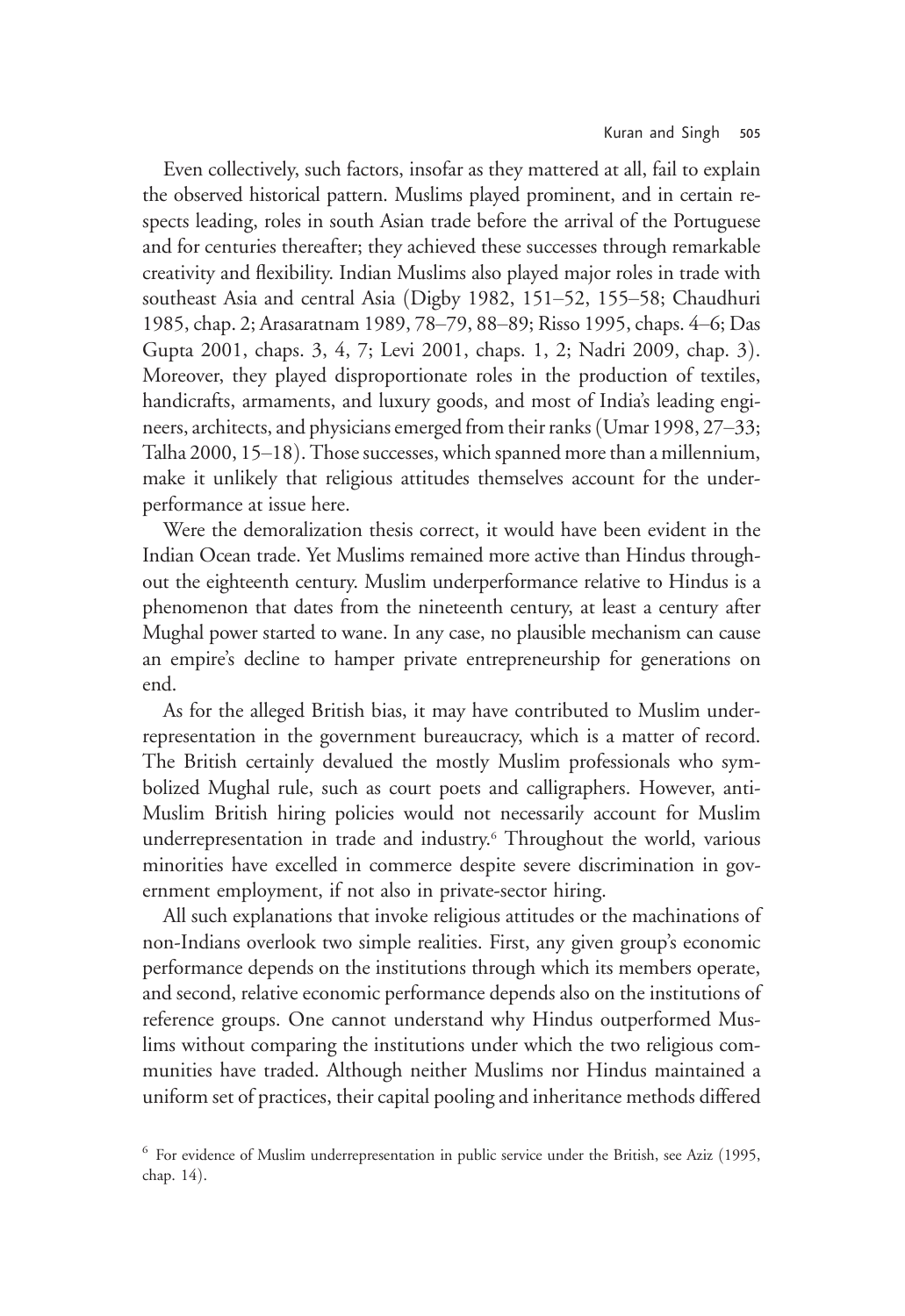in ways that mattered increasingly, as we shall see, during economic modernization. Moreover, certain differences widened under British rule, weakening Muslim incentives to take advantage of modern economic institutions. Britishintroduced organizational forms were adopted very disproportionately by Hindus.

## III. Similarities with the Middle East

The arguments usually advanced to explain the underperformance of India's Muslims all have Middle Eastern counterparts, which are equally inadequate. When in the late eighteenth century the Middle East's Muslims started falling behind its Christian and Jewish minorities, neither religious differences in attitudes nor third-party biases were the cause. Rather, the bifurcation stemmed from the arrival of modern economic institutions and from differing capacities to exploit new opportunities for economic advancement. As the infrastructure of the modern global economy took shape in western Europe, the Middle East's religious minorities started doing business under Western legal systems, by virtue of the choice of law they enjoyed from the dawn of Islam; for their part, Muslims continued to conduct commerce under Islamic law. Accordingly, the underperformance of Muslims was particularly pronounced in cities that traded heavily with the West, such as Istanbul, Cairo, and Beirut, and in sectors where it proved particularly advantageous to use new institutions such as the joint-stock company, the corporation, the stock market, and modern banking.7

Could the Hindu-Muslim gap be rooted in the institutional variations responsible for the intercommunal differences of the Middle East? There are reasons to expect similarities. First of all, in both India and the Middle East, Muslim underperformance became increasingly conspicuous as the Industrial Revolution made it efficient to use modern organizational forms in an expanding array of sectors. Second, in both regions Muslims were vastly underrepresented as owners and as managers in banking and in sectors increasingly dependent on large-scale finance. In the Middle East, these sectors were all dominated by local Christians and Jews, many of whom interacted with Westerners under the laws of some Western power. In those modern sectors, success required pooling capital on a large scale within perpetual companies, which could not be done efficiently under traditional Islamic law. In India, Hindus came to dominate the very sectors in which Middle Eastern Christians and

 $^7$  For further details, and a critique of alternative explanations, see Kuran (2004, 2011, chaps.  $9-13$ ).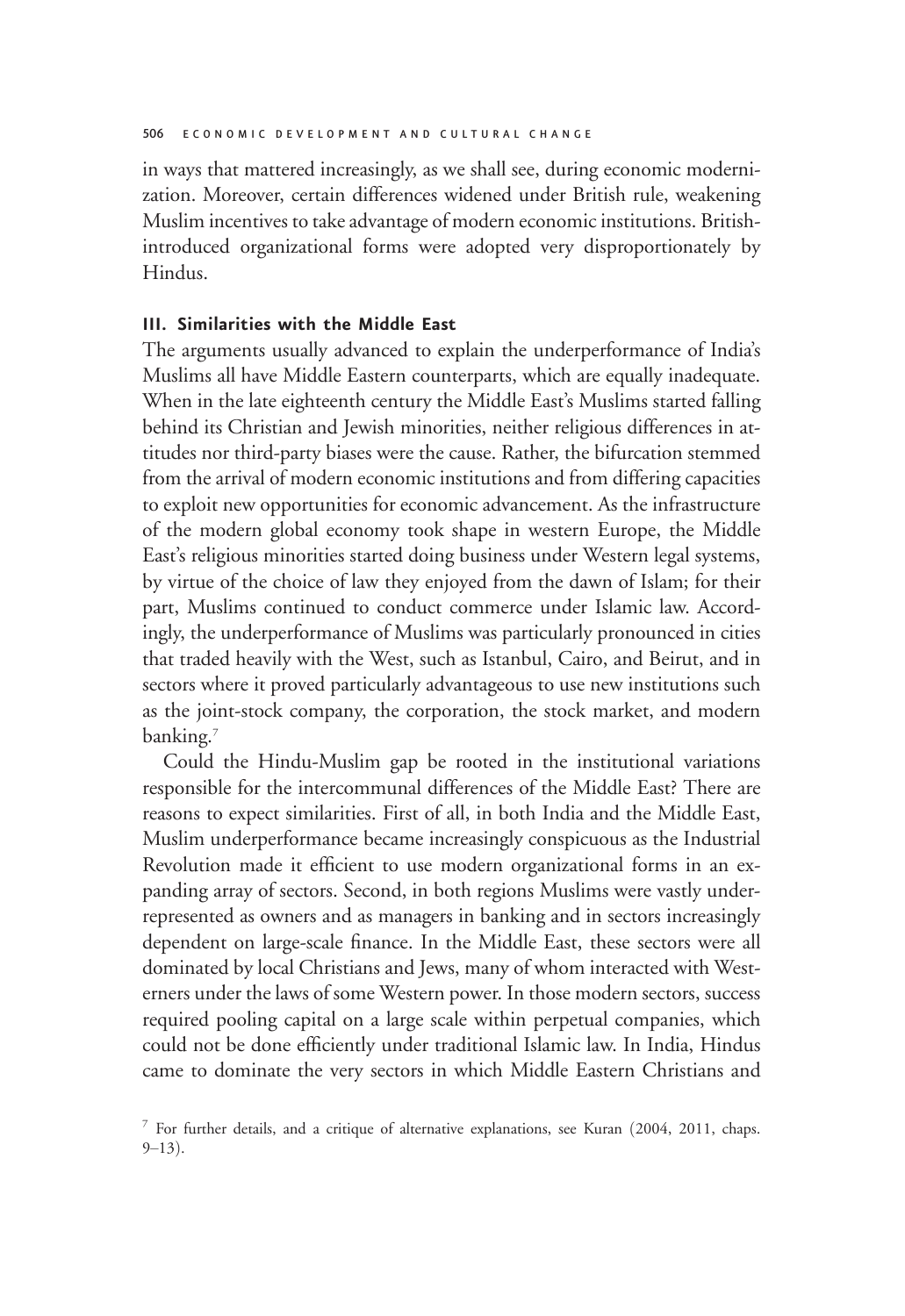Jews excelled.8 Third, certain non-Muslim indigenous communities—in the Middle East, mainly Greeks, Armenians, and Jews and in India, Hindus, Jains, and Parsis—came to dominate modern sectors initiated by foreigners. Finally, in the nineteenth century, when the bifurcations under consideration became noticeable, wealthy Muslims in both India and the Middle East tended to pool capital, run businesses, and transfer wealth across generations under Islamic law.

However, there were also important differences between India and the Middle East. For one thing, the communities that advanced relative to Muslims used quite different institutions before the bifurcations in question. In the Middle East, Christians and Jews tended to do business and manage wealth under Islamic law, using the institutional complex that served Muslims as well. In India, by contrast, Hindus used distinctly Hindu practices, as did Sikhs and Jains. For another, the Muslims of the Middle East lacked the choice of law enjoyed by religious minorities; they were required to take disputes to Islamic courts. In India, Muslims had considerable flexibility; certain Muslim groups followed distinctly Hindu practices without drawing accusations of apostasy. The flexibility of India's Muslims rested partly on the caste system, which divided major religious groups, including Muslims, into hereditary occupational groups. Because caste traditions often trumped religious regulations, the business practices of India's religious communities could have had more to do with the caste system than with Hinduism or Islam per se.<sup>9</sup> We shall return to this possibility.

For now, we need only to recognize that the mechanisms responsible for the two bifurcations may have differed. Although identifying the institutional roots of the intercommunal economic divergence in India can obviously benefit from attention to transformations in the Middle East, one must not lose sight of India's particularities. We will start, therefore, by exploring the methods by which Indian Muslims and Hindus traditionally pooled capital to conduct joint ventures and those they used to transfer capital across generations. Differences will emerge that carry implications for the preservation of successful businesses. Next, we shall introduce the institutional alternatives that the British brought to the region. The institutional heritage of the Hindus made

 $8$  For India, see Talha (2000, 23) and figures provided in this article. For the Middle East, see Kuran <sup>ð</sup>2003, 2005, 2011, chaps. 3–8Þ. Middle Eastern Muslims gained a significant presence in modern sectors only after the economic jurisdiction of Islamic courts was contracted and fundamental legal reforms allowed them to pool capital through modern firms.

<sup>9</sup> On the mechanisms by which the caste system shaped the Indian economic trajectory, see Lal  $(1988-89).$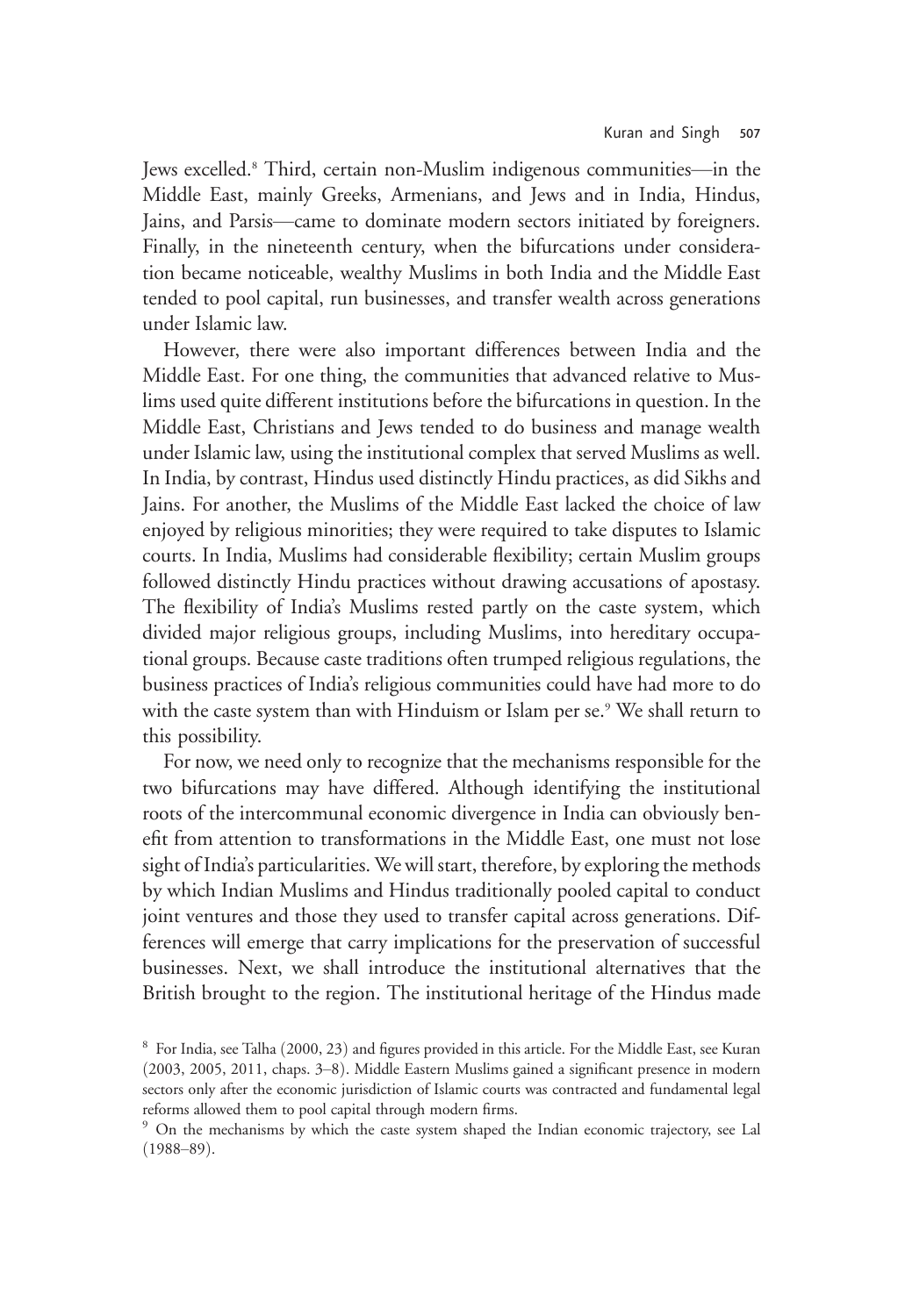it easier, we shall explain, than that of Muslims to take advantage of these new institutions. Our key claim is thus that premodern commercial and wealthmanagement practices delayed Muslim economic modernization, thus contributing to the Muslim underperformance that has been apparent for about a century and a half.

# IV. Joint-Investment and Inheritance Institutions of Premodern India

Before the arrival of the British, Indians pooled resources for commercial ventures through two institutions: the partnership and the joint-family enterprise. A partnership was formed by two or more individuals, not necessarily relatives, for a specified venture, such as a trading mission, the planting of a crop for one season, or the production of some goods. Partners contributed either labor or capital or both, and at the end of the venture, they split profits according to a prenegotiated formula. Any partner could terminate the partnership without notice, triggering its immediate dissolution. The death or incapacitation of a partner would end the partnership automatically, requiring the division of its assets. A group of partners could cooperate indefinitely but through successive partnerships rather than a perpetual organization. A partner's descendants did not become partners themselves. They could form partnerships only through acts of their own, as individuals contributing personal resources (Kuran 2011, chaps.  $3, 4$ ).

A joint-family enterprise pooled the resources of an extended family and exploited them indefinitely as a unit. Its resources could be reallocated to new ventures without requiring a new contract. Equally important, the family could gain or lose members without affecting the continuity of its joint enterprise. In much of India, male members could withdraw from the enterprise at will, taking with them part of the family's capital and, of course, a share of its labor. In other places, this right was restricted; ordinarily, sons could not withdraw capital from the family enterprise until after their father's death.10

Four differences between these institutions stand out. First, only the partnership was conducive to pooling resources across family lines. Second, the two institutions differed in terms of the default rule concerning the termination of cooperation. Under a partnership, termination occurred automatically at certain contingencies, such as the sale of a harvest, the delivery of a shipment, or

 $10$  These rights were spelled out in the Mitakshara and the Dayabagha, schools of Indian thought that date from the late eleventh century. The latter, which was dominant only in Bengal, promotes the more restrictive system. See Mayne (1906, 383-86), Vesey-Fitzgerald (1948), Derrett (1962, 28–30), and Kumar (1985, 355).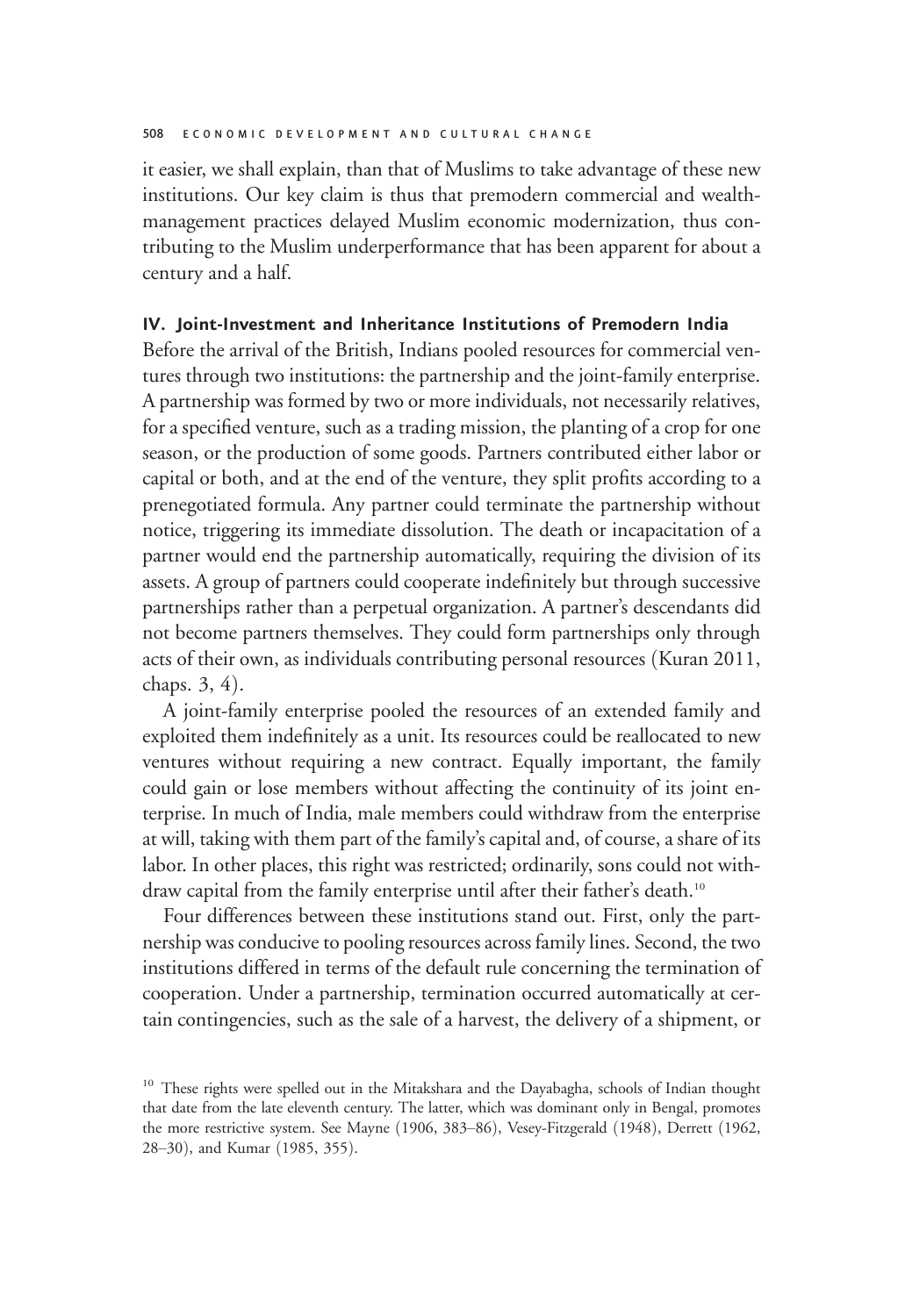a death. By contrast, in a joint-family enterprise, termination required someone to initiate a division of assets. Even a father's death did not require dissolution; a son had to request the release of his share of the assets. Thus, by default the life of a partnership was finite, but that of the family enterprise was indefinite. Third, whereas interest in a joint-family enterprise passed to the heirs of co-owners, that in a partnership did not pass to survivors. The heirs of a deceased partner were entitled only to shares of the lapsed partnership's assets. The final difference concerns the venture's legal standing visà-vis third parties. Whereas third parties treated partners as individuals, the joint-family enterprise was viewed as a unit. Neither enjoyed legal personhood in the sense of having formal rights in a court of law. Yet, the joint-family enterprise held de facto personhood in its daily interactions.

These differences are relevant to the puzzle at hand: the underperformance of India's Muslims in the final century of British rule. They mattered because historically the partnership was used very disproportionately by Muslims and the joint-family enterprise very disproportionately by Hindus (Timberg 1969, 8–10; Verma 1987; Dutta 1997; Tripathi 2004, 113). These two groups also followed different inheritance practices. As we know from the experiences of the Middle East and western Europe, capital pooling and inheritance practices affect the size and time horizon of investments.

The Islamic inheritance system requires at least two-thirds of an estate to be partitioned among surviving children, spouses, and parents and, in some cases, more distant relatives as well. A female is entitled to half as much as a male of her legal category; thus, a daughter receives half as much as a son. In the premodern Middle East, this system created incentives for keeping partnerships small and short lived; the possibility of untimely liquidation, which rose with the number of partners and the duration of the venture, induced merchants and investors to favor cooperative ventures involving few partners and short time horizons. In turn, this preference for small and transitory partnerships had dynamic consequences that delayed economic modernization. Small and transitory partnerships did not face the coordination, communication, and enforcement problems that larger partnerships inevitably do; consequently, the Middle East did not contribute to developing the organizational forms characteristic of modern economic life (Kuran 2011, chap. 4).

Might the same mechanisms account for the economic trajectory of India's Muslims? And might the relative successes of the Hindus have something to do with their use of relatively inegalitarian inheritance practices?

The traditional, precolonial inheritance practices of Hindus displayed enormous variety. They reflected, in addition to the Dharmashastras, which are the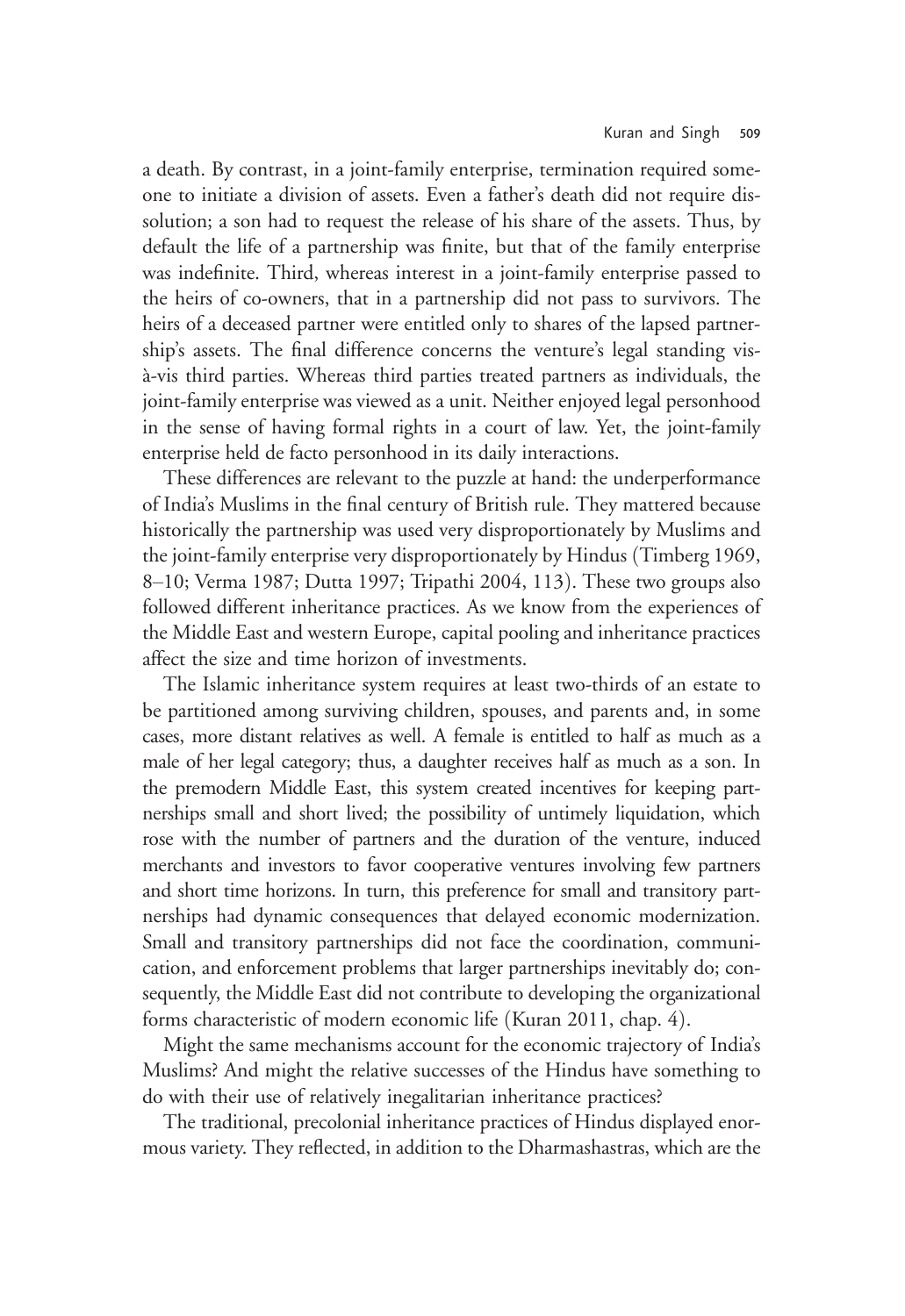legal treatises of Hinduism, regional and caste-based customs.11 Along with differences, these practices had some common features. First of all, women were generally excluded from inheritance.<sup>12</sup> Second, a distinction was made between separate and joint property. Third, adoption was permitted, the purpose being to provide heirs capable of managing the enterprise rather than to provide for children (Leonard 2011, 830). Finally, inheritance rights resided not in individuals but in family lines, or stripes. Each son of a family patriarch  $(karta)$  represented a stripe that included all of his own male descendants. If a son died while the patriarch was still alive, the rights of his stripe passed fully to his own sons; thus, the patriarch's grandsons from his deceased son received collectively what their father would have received had he been alive (Cornish 1937, 63–64; Cowell 1985, 41–42).

The contrasts between Hindu and Islamic inheritance principles reflected a deep difference involving property rights in general. In Islamic law, property rights reside in individuals; there is no such thing as collective ownership, except by contract, through a revocable partnership of actual individuals. Thus, an estate consists of assets owned by a deceased individual, and these assets are partitioned among individuals. By contrast, Hindu law recognizes individual ownership as well as collective ownership by a family whose membership changes through births and deaths. When a Hindu patriarch dies, he may leave behind, along with personal property, the assets of a business collectively owned by his survivors. The survivors may choose to keep the assets together under a new family patriarch.

Business assets could get partitioned under both legal systems. Under Islamic law, this happened automatically at the death of their owner. The heirs of a deceased businessman were free to pool their individual shares through a new partnership. If they made that choice, all the risks of operating a partnership would come into play; any member could dissolve the enterprise without notice. This alone would have discouraged the continuation of a successful business after the passing of its founder. Under Hindu law, the assets of a joint-family enterprise could be split at the death of a patriarch, on the request of a survivor; each stripe could go its own way, under its own family head. A partition of joint-family assets could also be initiated by a patriarch; he might do so if, for example, family squabbles make it impractical to maintain a single family business. A partition could come about in one other way. A son

 $11$  Derrett (1962) surveys the history of the Dharmashastras with a focus on family law and matters of property.

<sup>&</sup>lt;sup>12</sup> A few tribes and castes in northeastern India and several in Kerala practiced matrilineal inheritance  $(Aqarwal 1994).$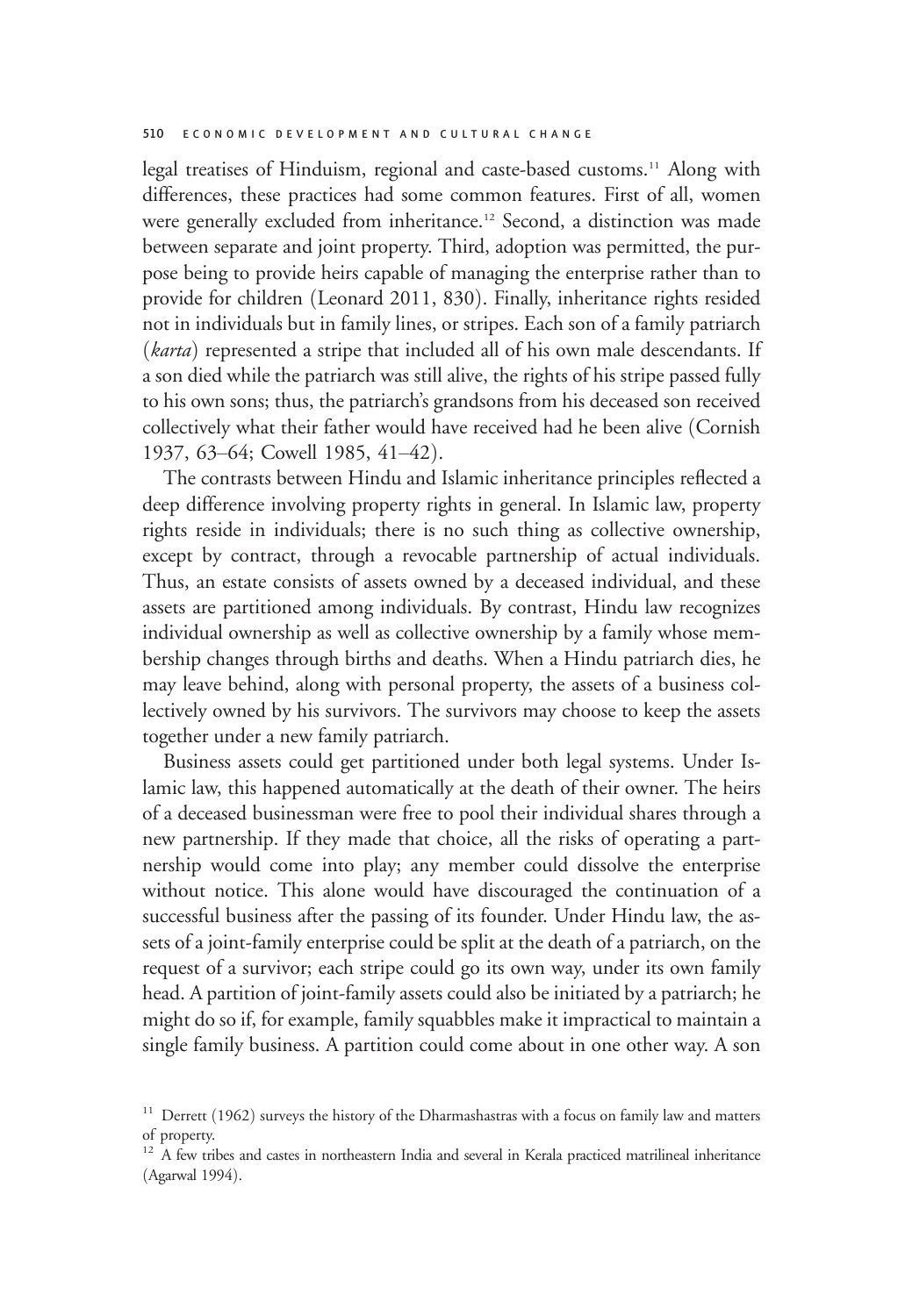could initiate it during the father's lifetime, if the father was deemed unable to have more sons (Cowell 1985,  $41-42$ ). Yet, all forms of partition were frowned on; considered a sign of weakness, partition would tarnish the family's reputation and limit its social and economic options (Dutta 1997, 97).

The differences between Hindu and Islamic inheritance rules suggest that Hindus enjoyed an advantage over Muslims in preventing capital fragmentation. The denial of inheritance rights to Hindu women and the incentives to keep the assets of Hindu families undivided made it easier for Hindus to prevent capital fragmentation at the death of a member active in business and in control of commercial assets. The historical literature on commercially prominent Indians contains abundant examples of Hindu families that operated enterprises lasting generations. Consider the Jagatseth joint-family enterprise. Established in 1652 as a Patna-based moneylending business, it had branches in Dhaka, Calcutta, and Benares, among other cities. The family fortune was partitioned in 1822, because of a bitter dispute between two brothers. But along the way, on three occasions a partition was avoided by agreeing on a new family head after a period of discord (Little 1967, vi–xxii).<sup>13</sup>

India's known family businesses with long histories are overwhelmingly Hindu. This provides a further reason to explore whether the Hindu-Muslim performance gap of interest here is rooted in the traditionally favored commercial and inheritance practices of the two groups. It raises the possibility that the very historical mechanisms responsible for Middle Eastern underperformance relative to western Europe, and of the Middle East's Muslims with respect to its Jews and Christians, also account for the underperformance of India's Muslims vis-à-vis its Hindus.

# V. Muslim Practices before and under British Rule

It so happens that India's Muslims did not necessarily follow Islamic inheritance rules. Before British rule, their inheritance practices were shaped, like those of other religious groups, by customs based largely on caste and regional particularities. Mass conversions to Islam did not always alter inheritance practices.14The converts joined a new social group, not necessarily coterminous with the aggregate of all Indian Muslims, for the purposes of ritual obser-

<sup>&</sup>lt;sup>13</sup> In the mid-eighteenth century, the Jagatseth family also benefited from its support of the East India Company against the Nawab of Bengal. The political and institutional determinants of its successes are not mutually exclusive.

<sup>&</sup>lt;sup>14</sup> Formally, the vast majority of India's Sunni Muslims followed the inheritance rules of the Hanafi school of law, and most of its Shi'is followed the Ithna Ashari law of inheritance. The differences among these schools are inconsequential here, for each led to capital fragmentation. Sufis did not develop a separate school of inheritance (Carroll 1983, 1985, 1995).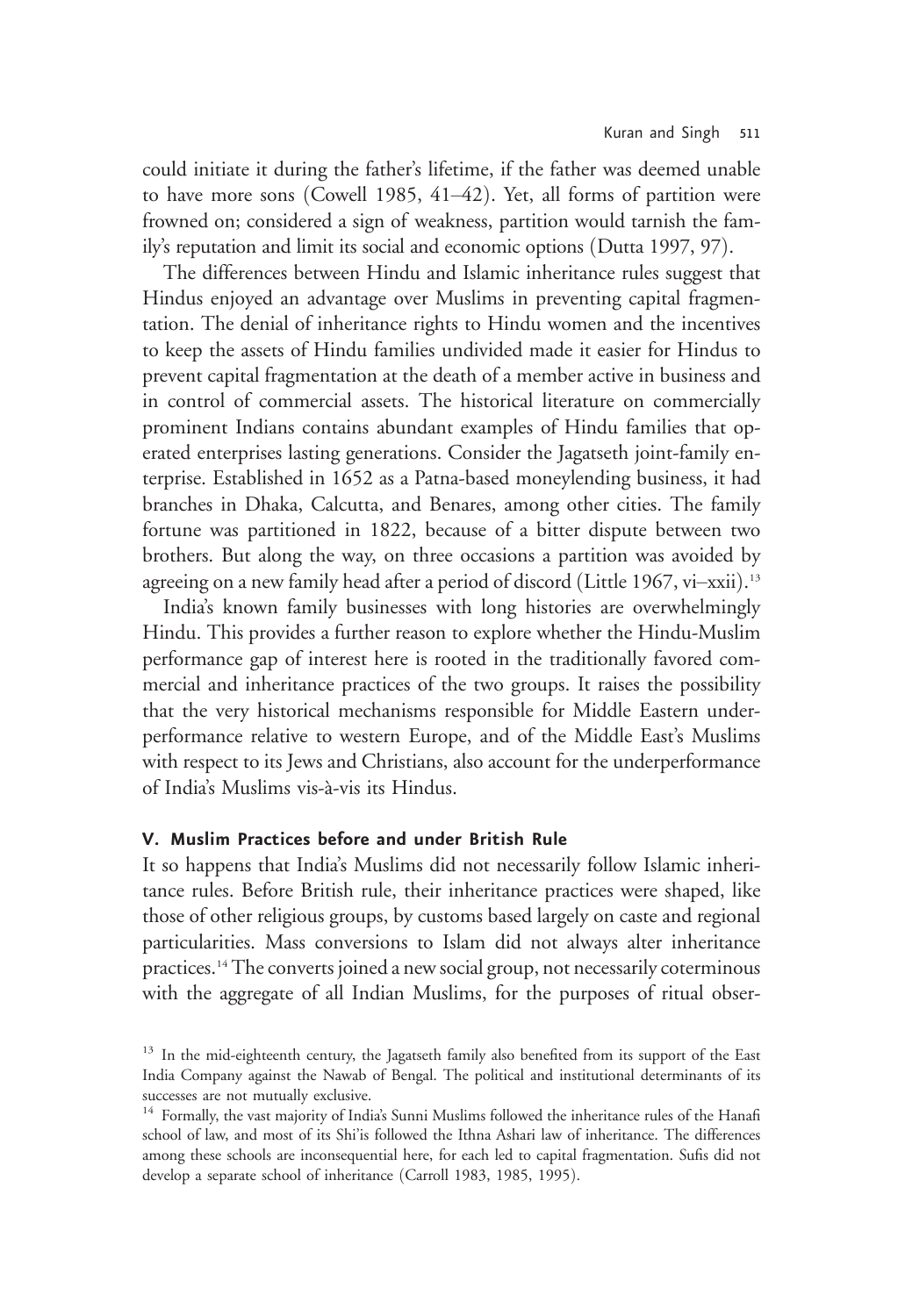vance, marriage, and dining, although often without leaving behind their old ways. To a much larger extent than in the Middle East, Muslims retained local, non-Islamic customs. This is reflected in heavy Muslim participation in Hindu and other non-Muslim festivals. The Muslim judges (kazis) who served Mughal rulers were remarkably tolerant of practices that would not pass muster under a strict interpretation of Islamic inheritance laws (Hardy 1972, chap. 1).

Although the dearth of surviving court records from Mughal India precludes the quantification of this tolerance, we know that the British applied Islamic law (*sharia*), and especially the Islamic rules of inheritance, with greater rigor than Muslim judges (Koslowski 1985, 157; 1987, 171–75; Powers 1989, 556). So insofar as Islamic inheritance practices mattered to the patterns highlighted here, their effects might have become more pronounced under the British.

The British promoted Islamic inheritance practices through common law courts instituted all across India. In doing so, they did not single out Muslims for special treatment. Simultaneously, they took to promoting Hindu inheritance practices among Hindus. Yet British judges of the late eighteenth century were generally unfamiliar with local practices; they could not possibly master all the fine variations across castes, regions, and religions. In need of guidelines, they took to consulting Muslim "experts" and texts in inheritance cases involving Muslims and Hindu "experts" and texts in cases involving Hindus. But by the 1860s, Anglo-Indian courts were no longer dependent on Muslim and Hindu advisers; their judges were relying solely on personal experience, the precedents of their own court, and translations of Hindu and Muslim texts. One consequence of this early form of multiculturalism was the differentiation of Muslim and Hindu practices. Another was the homogenization of each (Koslowski 1985, 109–10; Powers 1989, 555; Klein 2000, 558–59). Certain Hindu practices became less diverse, and the highly varied Islam of Mughal India got supplanted by a classical or Arabic form of Islam. Although the British did not eradicate regional and caste-based differences, they made faith a more important determinant of inheritance practices. Moreover, for each faith, their reliance on a small number of texts reduced diversity of interpretation.

The interreligious differentiation and intrareligious homogenization of Indian inheritance practices took place at a time when Europeans were establishing dominance over the global economy. More critical here, technological advances were generating massive opportunities for wealth creation through large and perpetual profit-making organizations. The described British inheritance policies occurred, in other words, during a period when it was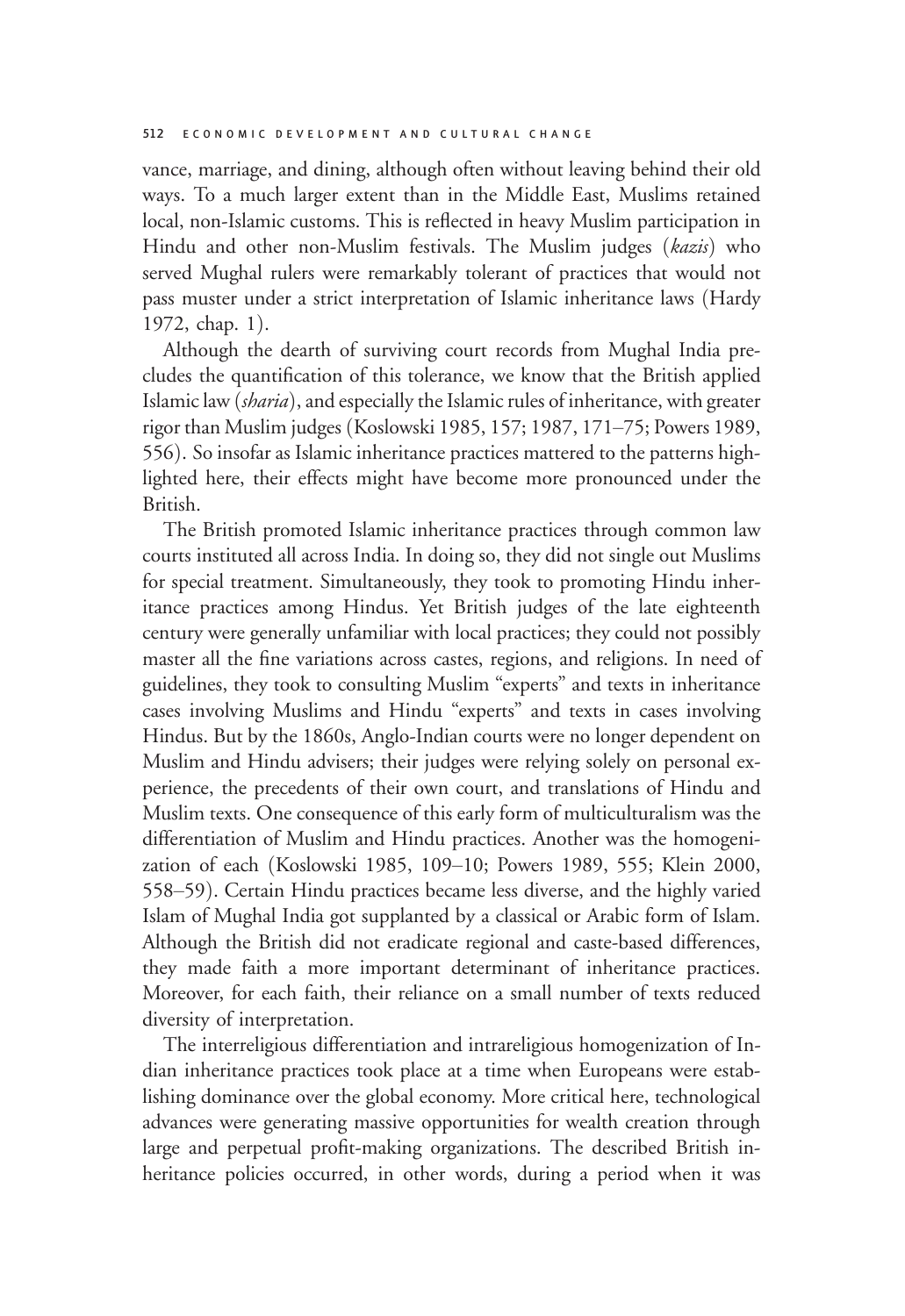becoming increasingly advantageous to pool resources on a large scale and indefinitely and increasingly disadvantageous to lack barriers to resource fragmentation.

If the unfolding story has any villains, then, the British must be counted among their ranks.15 This is because they made India's Muslims maintain or adopt inheritance practices that posed a disadvantage at a time when adapting to the global economy required capital accumulation and preservation.<sup>16</sup> This does not amount to an endorsement of the fashionable "British bias" thesis that we dismissed early on. Insofar as the British harmed Muslims, they did so mainly through measures that strengthened the role of Islam in Indian economic life rather than through job discrimination, the commonly invoked factor. The timing of these measures was critical. In the 1600s large and perpetual private enterprises were not yet essential to the efficient exploitation of known technologies. So had the British strengthened the role of religion in Indian economic life 2 centuries earlier, Muslims restricted to strictly Islamic inheritance practices need not have fallen behind.

## VI. Islamic Vehicles to Circumvent Islamic Inheritance Rules

Under each of our two traditional legal systems, the capital of a successful businessman could be partitioned either during his lifetime or at his death. Yet the incentives to keep the capital of a successful enterprise undivided were greater under Hindu law, and all the more so when the enterprise was successful. The assets would remain in a family enterprise jointly owned and operated by relatives accustomed to working for an organization designed to live on indefinitely. For their part, Muslims who lived by Islamic law lacked the option of maintaining the business under an established structure. A compounding difficulty is that successful businessmen operating under Islamic law tended to form myriad partnerships, generally all small and all short lived. The challenges of maintaining hundreds of separate enterprises are obvious. If the heirs of a deceased businessman wanted to keep them going, partners from outside the family might opt to go their own way.

During the nineteenth century, it did not escape notice that estate fragmentation was particularly pronounced among India's Muslims. Moreover,

<sup>&</sup>lt;sup>15</sup> Certain Hindu, Muslim, and other religious leaders actively promoted the homogenization of these processes for personal gain. They share responsibility for the ensuing outcomes.

<sup>&</sup>lt;sup>16</sup> Iver (2010) identifies systematic differences between the economic performance of British India's native states (nominally independent entities administered by a local ruler) and that of its directly administered regions. Her findings suggest that the Muslims of the native states might have avoided the consequences in question here. Yet, many native states adopted the Anglo-Indian legal system, which would have limited any differences regarding the organizational choices of investors.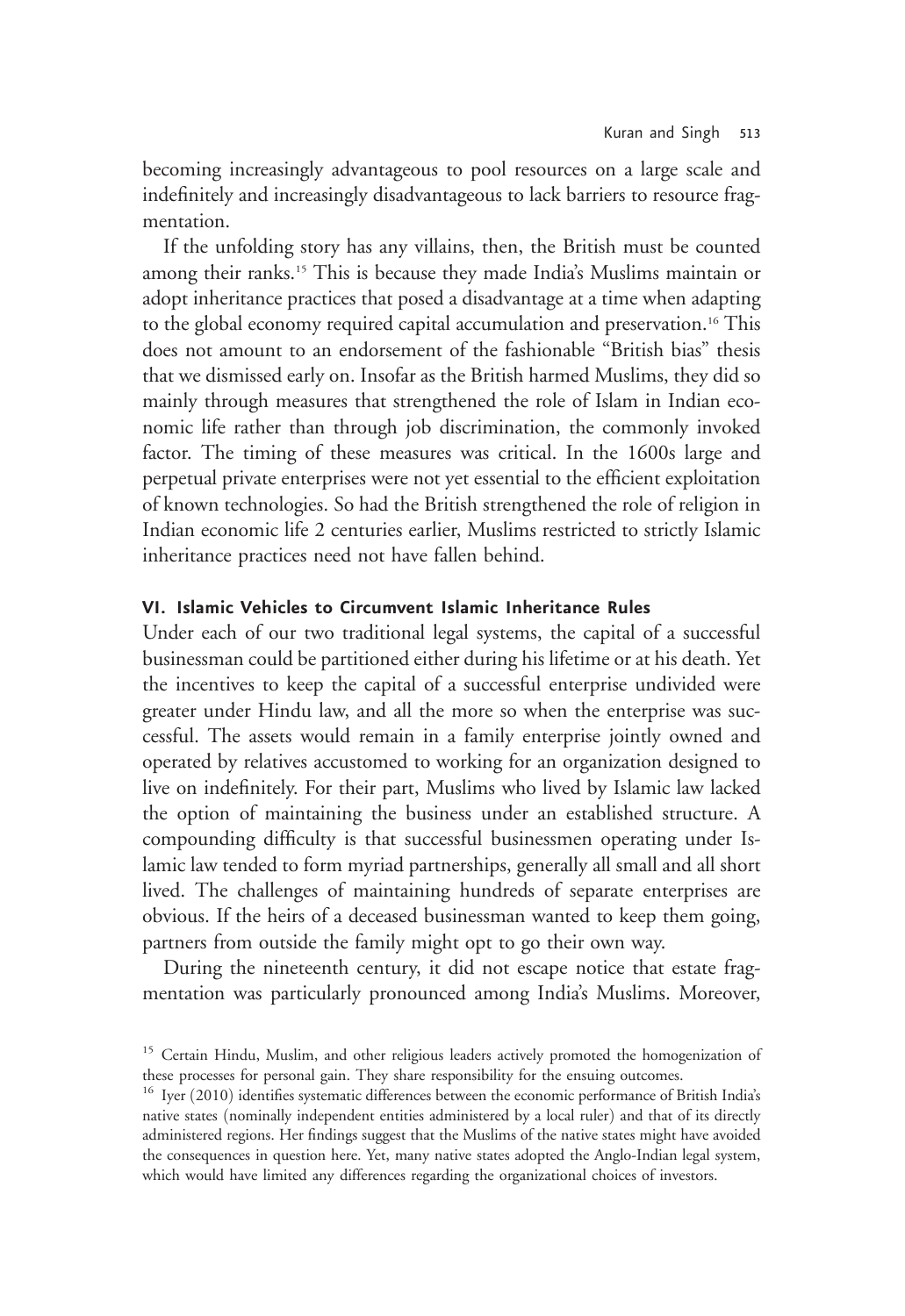prominent leaders came to consider the spread and enforcement of Islamic inheritance practices to be the basic cause. Syed Ahmed Khan  $(1817–98)$ , the Muslim jurist and scholar who founded the Anglo-Mohammedan Oriental College at Aligarh, held the implementation of Islamic inheritance practices responsible for Muslim impoverishment. "The condition of Muslims is deteriorating," he observed, and "descendants of families which were very rich have become extremely poor." Moreover, their "properties and estates" were being "sold after being divided into small fragments."<sup>17</sup>

A partnership between Esmailji Suleymanji and Hasanali Mohamedali, two Muslim contemporaries of Syed Ahmed Khan, illustrate the difficulties of keeping wealth unfragmented. Suleymanji and Mohamedali operated a successful partnership that sold umbrellas. Through an initial investment of Rs 70,000, they earned profits of around Rs 30,000 a year. When Mohamedali died in 1896, his heirs insisted on receiving their shares of the estate. Suleymanji pleaded with them to keep the enterprise going. However, Mohamedali's heirs insisted, and the partnership dissolved in 1900 (Hasanali Mohamedali v. Esmailji Suleymanji, *Bombay Law Reporter* 9 [1907], 606).

If preserving successful businesses and avoiding asset fragmentation were indeed general problems for Muslim families, they would have sought solutions. In fact, they found respite from the application of the Islamic inheritance system by using another institution widely recognized as Islamic, the waqf-alal-awlad, Islam's distinct form of family trust, which is generally known as the family waqf (Koslowski 1987, 178). Used in the Middle East for centuries under various names, the family waqf was rarely used in India before the nineteenth century. Even then, its use became common only in states under direct British rule (Koslowski 1985, 42).<sup>18</sup> It speaks volumes that the family *waqf* became popular just as, and especially in regions where, Islamic inheritance practices began spreading.

Whether or not it is associated with a family, a waqf is an endowment established by an individual to provide a designated service in perpetuity.<sup>19</sup> The endowment that supplied the necessary revenue had to consist of real estate. What made a waqf a "family waqf" is that its principal beneficiaries were the founder's family and descendants. The founder of a family waqf could retain some control over his endowment by appointing himself (or

<sup>&</sup>lt;sup>17</sup> As quoted by Carroll (2001, 258).<br><sup>18</sup> Family waqfs were rarely used in the Punjab or in the native states not ruled directly by the British. <sup>19</sup> Waqfs had been used in pre-British India to finance Sufi shrines, tombs, and mosques. In some places they were used also to support Hindu religious institutions. They were founded by emperors, local rulers, other major officials, and wealthy merchants. See Hassan (1987, 555) and Suvorova  $(2004, 29, 38)$ . On the *waqf* institution in general, see Kuran  $(2001)$ .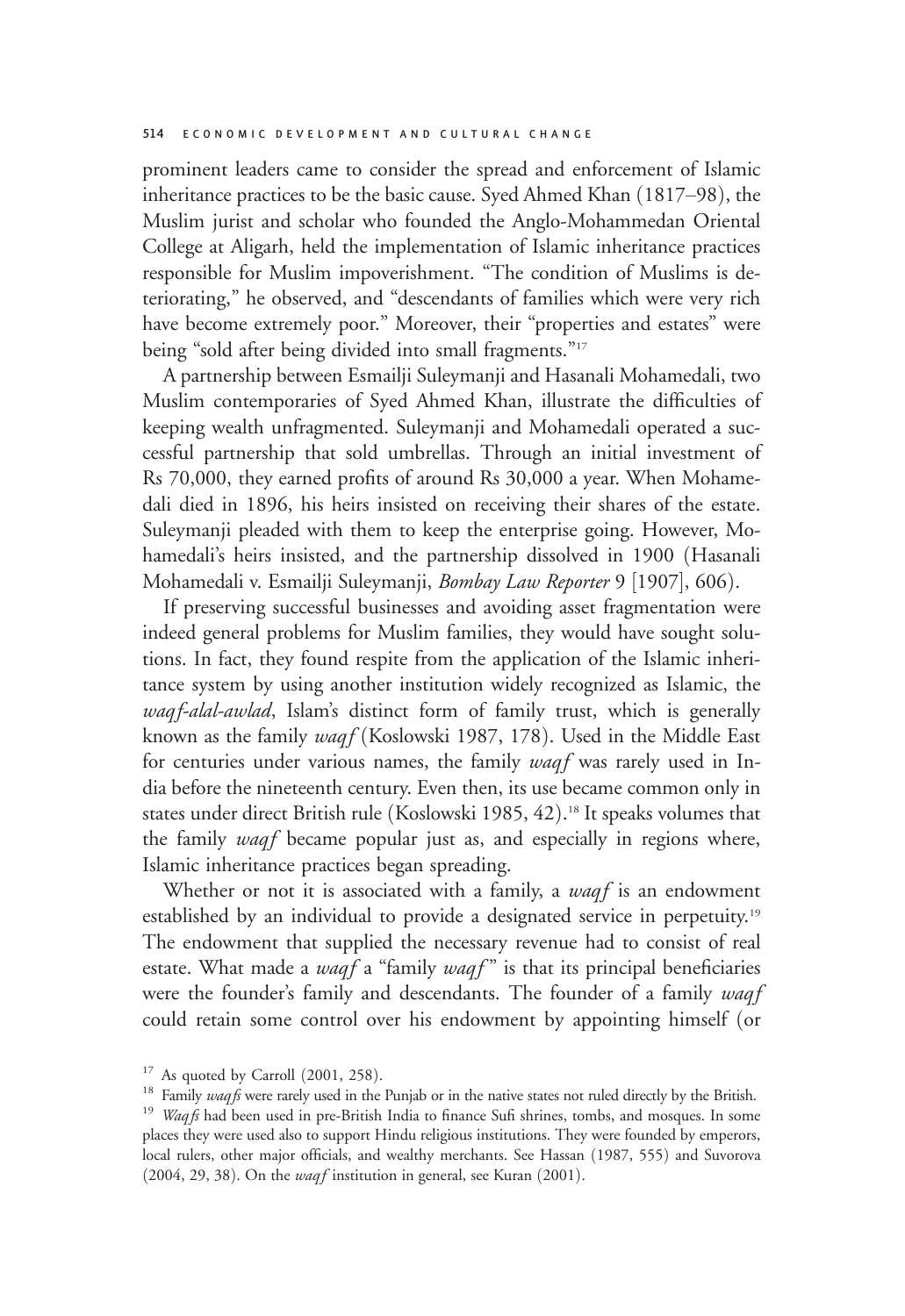herself—a significant minority of family  $w a q f s$  had a female founder) as its caretaker for life. The caretaker enjoyed the privilege to confer benefits on relatives and descendants of his choice. Assets placed in a waqf were exempt from Islamic inheritance rules. Prosperous Muslims established a family waqf to reduce their assets going to daughters, younger sons, and disobedient children in general. Disfavored children might be awarded maintenance or a nominal salary.20

The family waqf offered many advantages to a wealth holder intent on controlling its uses during and after his lifetime. It also provided an instrument for keeping wealth undivided. Could the family waqf have given Indian Muslims the means, then, to compete effectively with the joint-family enterprise popular among Hindus? Along with the advantages just cited, it had certain drawbacks. First and foremost, under Islamic law the deed of a family waqf was considered fixed forever. Not even the founder was free to alter its original purpose. Hence, the revenue of the underlying assets could not be used to augment the capital or pursue a new investment opportunity. If the deed instructed the caretaker to divide the revenue equally among four family members, that is what had to be done. The beneficiaries were free to pool their shares through a partnership. As we already know, though, the partnership was poorly suited to long-lived ventures, and its risk of premature liquidation rose with the number of partners. A second drawback is that assets placed in the waqf's endowment could not be converted into liquid capital. Whereas a plot of land could be exchanged for another plot with the permission of a Muslim judge, it could not be sold to finance, say, a ship or a factory (Koslowski 1985, 255–62). Islamic law disallowed the modification of assets even if the beneficiaries wanted it unanimously.

The resulting inefficiencies would tend to grow over time. One reason is that descendants of the original beneficiaries were less likely to have close relations than the beneficiaries handpicked by the founder. Hence, with each passing generation it became increasingly difficult to rely on the family waqf's assets to finance a new business. By the late nineteenth century, Muslim capital tied up in family waqfs was depressing significantly Muslim resources

<sup>&</sup>lt;sup>20</sup> For numerous examples, see Koslowski (1985, esp. 56). One founder was Shaikh Ahsan-ullah Chaudhri, whose family included his wife, his daughter, his three sons, and their wives. Chaudhri established a family waqf and appointed his eldest son as its caretaker. The waqf deed assigned the eldest son a monthly salary of Rs 100. The next son was appointed deputy caretaker at a salary of Rs 90, and the youngest was made deputy to the deputy at Rs 80. The daughter would receive an allowance of Rs 30 per month. The remaining family members were granted token sums. Another founder, Basharat Ali had two sons, one a wastrel and the other obedient. He assigned sole control of the waqf to the obedient son, granting only a nominal allowance to the wastrel.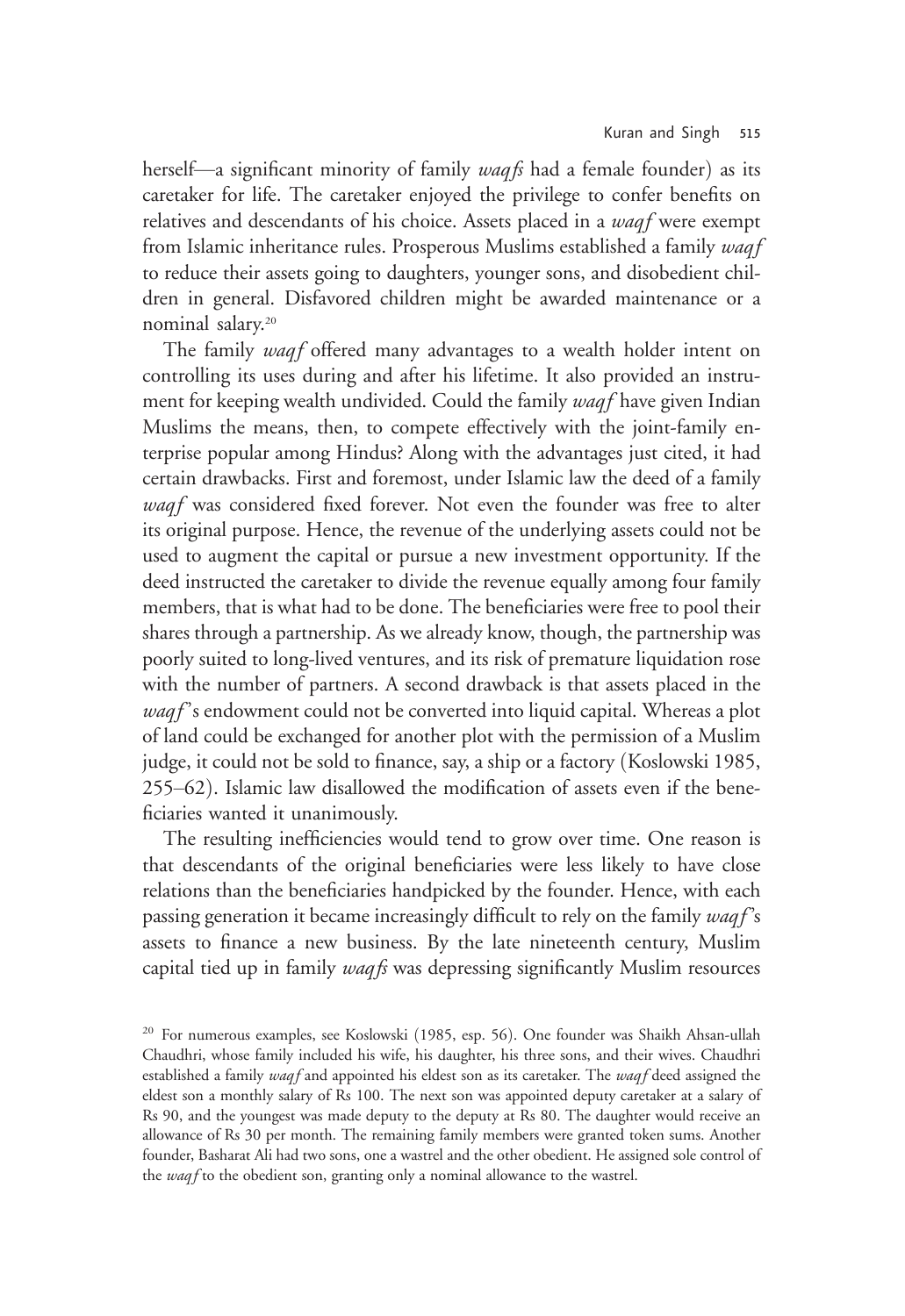available for investment in new industries of the emerging modern economy. The family waqf was thus contributing to Muslim economic underperformance by drawing resources away from sectors in which success required largescale capital pooling on a sustained basis.

Hindus were not lacking opportunities to form an irrevocable, indivisible, and perpetual endowment. As with religious functionaries everywhere, the Hindu priestly class, the Brahmans, encouraged gifts for religious and charitable purposes. It was possible to make a gift in perpetuity to finance a religious ritual (Mayne 1906, chap. 12). Yet, for Hindus an endowment was not the only, or even the main, vehicle for keeping wealth undivided. Hence, it played a less important role in Hindu economic life than in Muslim economic life.

To sum up thus far, in late British India Hindu and Muslim families tended to use different institutions as means to preserve capital. Hindu families favored the joint-family enterprise, which exploited jointly owned resources under the leadership of a family head. For their part, Muslims used the family waqf, whose assets were managed by a single caretaker for the benefit of designated beneficiaries. In the former case, the resources could be liquid, and they could be reallocated with changing opportunities. In the latter, the assets were limited to real estate, which narrowed the capacity to pursue emerging investment opportunities. Earlier we saw that the joint-family enterprise offered advantages in regard to longevity over the partnership, the institution that Muslims used most commonly to fund and operate cooperative profit-making ventures. Now we see that the Islamic institution conducive to preserving capital indefinitely was poorly suited to operating a business in which profitability depends on the flexibility to reallocate capital across sectors.

## VII. Rise of the Managing Agency

In British India, the business community included Europeans. They could have conducted business through organizational forms popular among the indigenous population, such as simple partnerships and joint-family enterprises. Instead, Europeans formed and plowed resources into joint-stock companies, which were, in essence, partnerships with tradable shares.<sup>21</sup> Unlike a simple partnership, those of a joint-stock company could change hands without renegotiation. Hence, a joint-stock company's legal existence was independent of the composition of its membership.

 $21$  Lamoreaux and Rosenthal (2005, sec. 2) identify the properties of these and other popular organizational forms.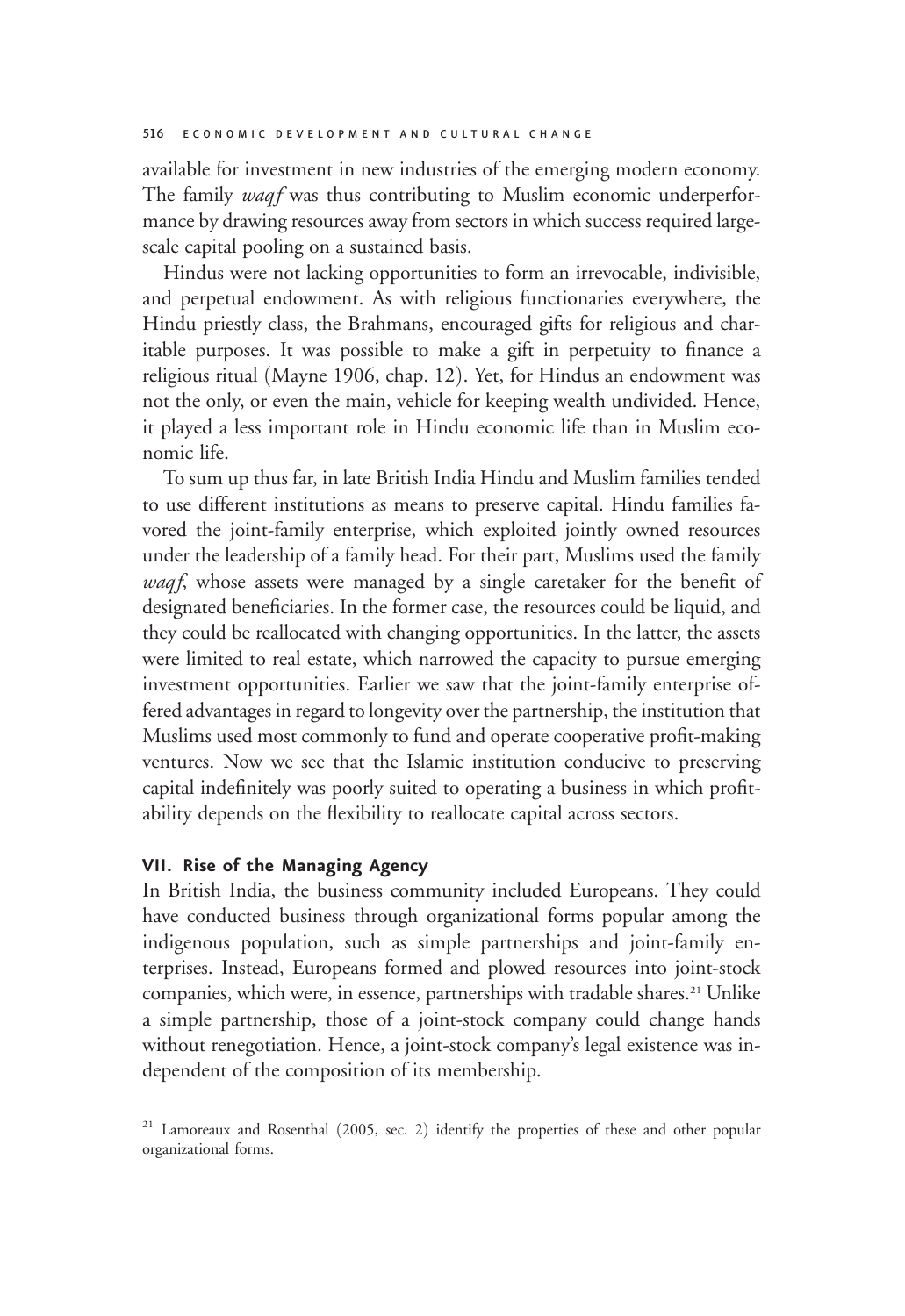Until 1857, joint-stock companies formed under Anglo-Indian law were all unincorporated. As such, they lacked legal personhood.<sup>22</sup> In an unincorporated joint-stock company, each shareholder is personally responsible for all company liabilities. To protect themselves, the shareholders typically require share transfers to be sanctioned by the entire collectivity. They also meet periodically to set dividends and company policies. Beginning in 1857, all Indian companies, except those in banking and insurance, were allowed to register as a corporation (Rungta 1970, 64). By incorporating, a joint-stock company obtained legal personhood. Its members acquired limited liability, which shielded their personal assets from the company's creditors. Ownership and management got separated, as individual shareholders lost the right to veto company policies, except by acquiring a majority of the shares.<sup>23</sup>

Before the mid-nineteenth century, the management of an Indian jointstock company was ordinarily entrusted to a mercantile"agency house"equipped with specialized technical skills and business intelligence (Kling 1966, 40). Around that time a new entity known as a "managing agency" appeared on the scene. The typical managing agency supervised many companies in multiple sectors, including corporations. Depending on opportunities, it used the capital of existing companies to found new ones, sometimes in emerging sectors. Its essential organizational contribution was the ability to meet the unanticipated credit needs of companies under its umbrella and to reallocate resources across sectors in response to emerging opportunities. By enabling companies to share risks and by channeling resources to areas where they would be most productive, the managing agency found it easier than an independent company, and much easier than a lone family, to borrow from banks (Brimmer 1955, 562). Usually a managing agency controlled only a minority of the shares of a company under its management.<sup>24</sup> Hence, the shareholders of the typical company were free to terminate the agency agreement at the end of a contract period. However, this happened rarely, which suggests that the benefits of operating under a managing agency outweighed the risks.

For about a century, managing agencies controlled most of India's industrial assets. Their domination was particularly pronounced in the largest and technologically most advanced industrial companies under private ownership.

<sup>&</sup>lt;sup>22</sup> Of the joint-stock companies in business, all the incorporated ones were registered in Europe, mostly in Britain.<br><sup>23</sup> On the benefits to investors, see Hansmann, Kraakman, and Squire (2006, sec. 3).

<sup>&</sup>lt;sup>24</sup> Although it would assume majority ownership of a new company, ordinarily it would sell most of its shares as soon as the company got established and the risk of its failure fell to levels tolerable to individual investors.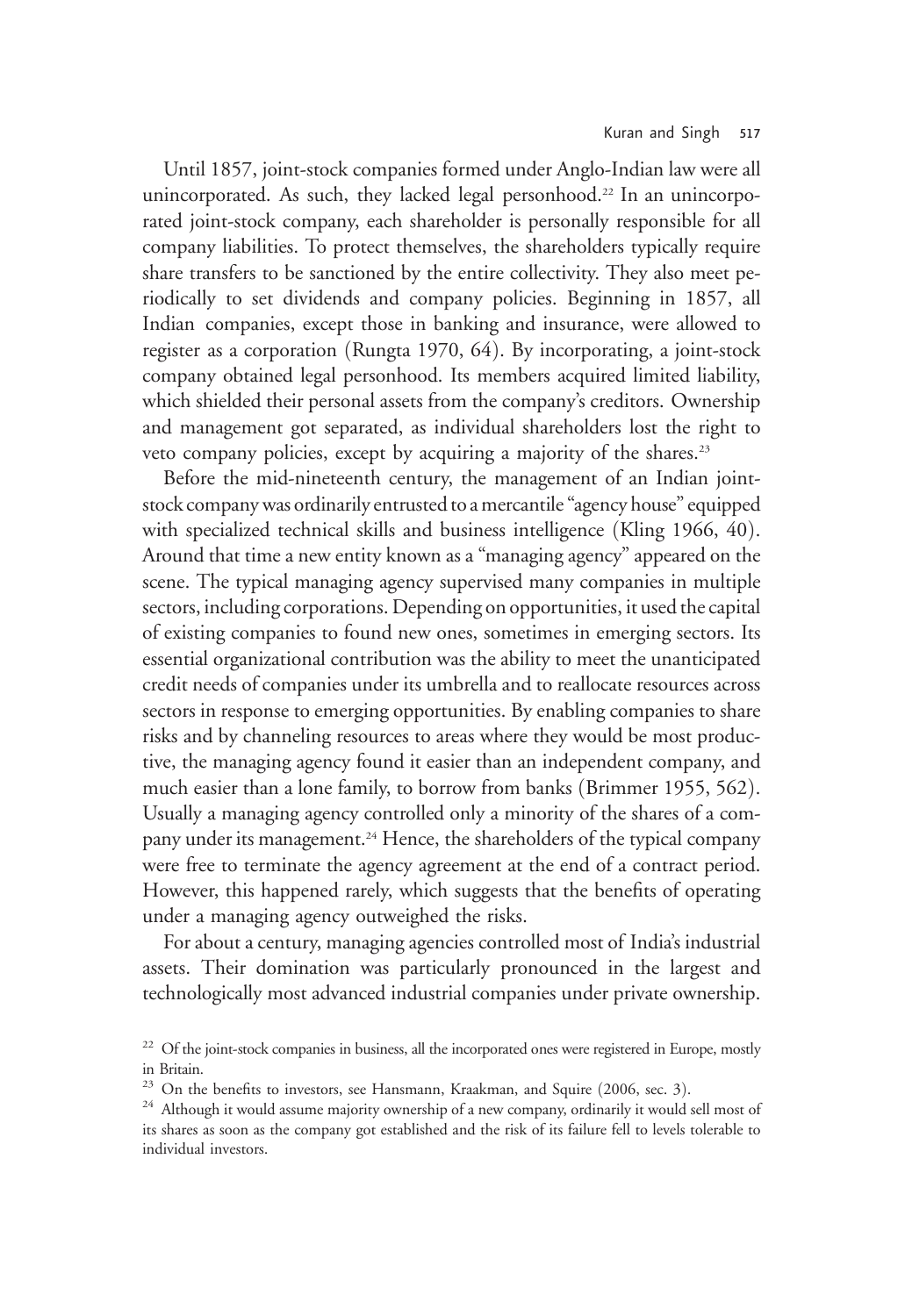Before World War I, they controlled almost all the companies that dominated the tea, jute, and mining industries. At the birth of independent India in 1947, more than 90% of all assets were under their control in the jute textile, synthetic textile, cement, automobile, and metallurgy sectors (Ghosh 1973, table 1). As late as 1955, managing agencies controlled more than  $70\%$  of all the capital belonging to a publicly traded company (Lamb 1955, 110; Kling 1966, 38).

The commercial organizations that Europeans introduced to India—the joint-stock company and the managing agency—were governed by Anglo-Indian law, which was meant to serve all Indians, including indigenous communities. In providing new organizational options to Muslims and Hindus alike, the new law allowed both groups to advance economically. Indians of all faiths gained the ability to exploit new technologies efficiently. Thus, whatever harm British rule did to certain subgroups, such as artisans whose skills were devalued by industrialization, each of the major religious groups gained the ability to exploit new technologies efficiently.

Since our goal is to understand the Hindu-Muslim divergence, it makes sense to identify separately what each group gained in terms of new opportunities. To Muslims accustomed to small and short-lived partnerships, the joint-stock company offered a vehicle for forming large and durable partnerships. In addition, the managing agency gave investors the flexibility to reallocate resources quickly across sectors without restricting themselves to tiny and temporary organizations. The assets investable in a modern company were not limited to real estate, as they were with the *waqf*. As for Hindus accustomed to the joint-family enterprise, the joint-stock company offered opportunities to pool resources across family lines. It thus enabled them to enter sectors exhibiting substantial economies of scale and scope. Through the joint-family enterprise, Hindus could already invest for the long term without locking resources into a particular sector. However, the scale of their operations was no longer limited by their own family's resources. A complementary advantage of shifting resources to joint-stock companies was access to the professional management of a managing agency. Most family enterprises were too small to make professional management efficient.

Both Muslims and Hindus had reasons, then, to shift resources into modern companies. As technological advances enlarged the segment of the economy in which success required long-term investment in heavily capitalized and professionally managed enterprises, both groups might have gravitated to jointstock companies operating within the managing agency system. How, then, did they respond to the new opportunities? And insofar as the responses differed, did preexisting institutions play a role?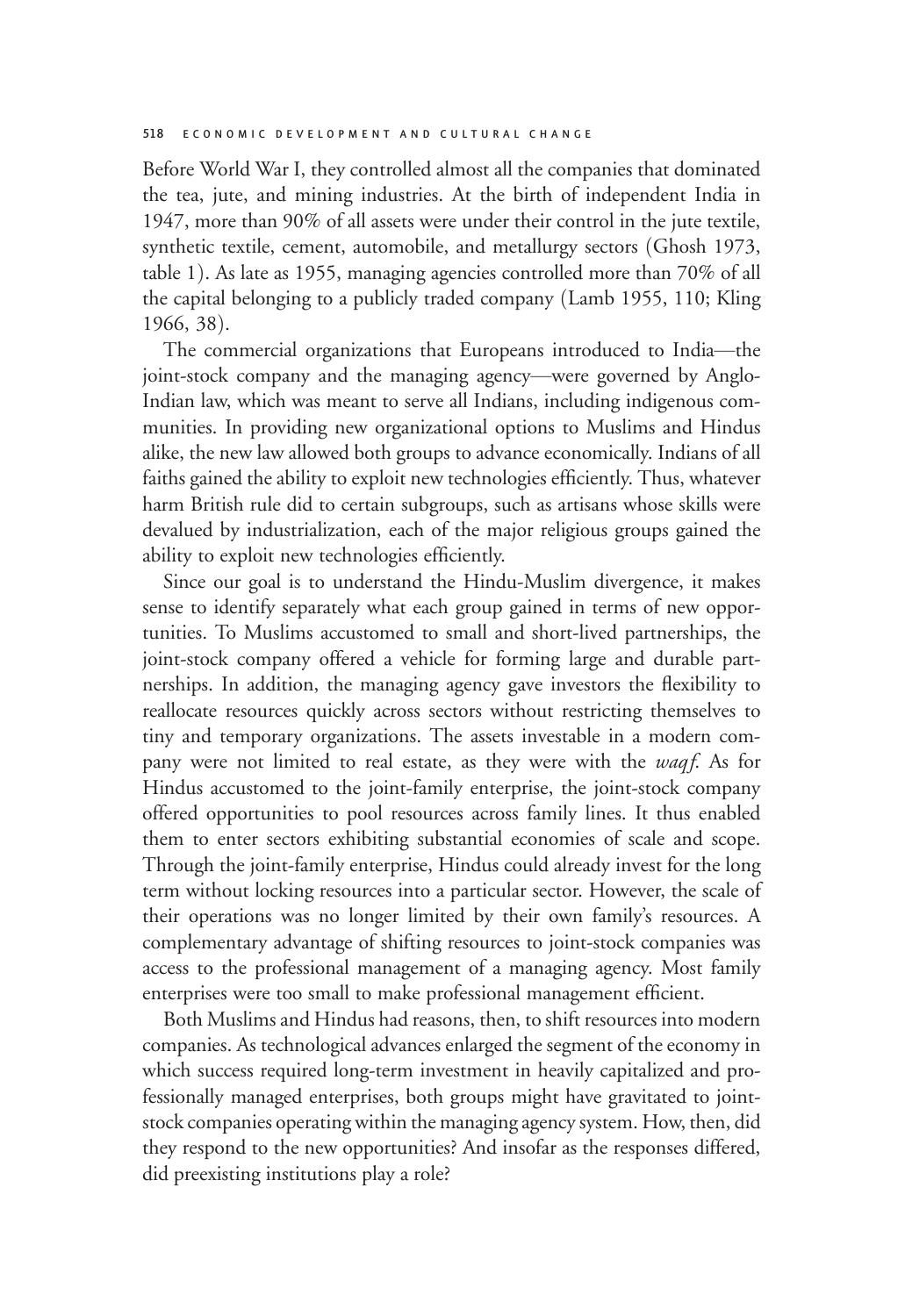## VIII. Muslim and Hindu Responses Compared

For answers, we must relate evidence concerning use of modern organizational forms to population shares of the two religious groups. Data sets that lend themselves to identifying pertinent institutional choices allow the identification of Muslims by their names, with near certainty. As for the Hindus, their names overlap with those of Sikhs, who represented 1.2% of India's population in 1931, and Jains, who represented 0.4%. These two groups followed inheritance practices similar to those of the Hindus. Hence, for our purposes Sikhs and Jains can be treated as part of the Hindu population. Using this aggregation, table 1 provides the relevant shares for the last four censuses of British India.

One indicator of institutional switching lies in participation on the boards of publicly traded companies. Table 2 presents, for 1920 and 1940, the number of Hindus and Muslims serving as a director on the board of a publicly traded company listed in *Investor's India Yearbook*. As the arguments in the previous section would make one expect, it shows that both Hindus and Muslims took advantage of the new organizational forms that the British introduced to India. However, it also points to relatively greater participation on the part of Hindus. Already in 1920 Hindus were overrepresented on boards, and Muslims were underrepresented, vis-à-vis their respective shares of the native Indian population. In the waning decades of British rule, we learn further, the Hindu-Muslim gap was growing. Whereas the absolute number of Hindu directors increased by 158% between 1920 and 1940 (from 403 to  $1,043$ ), that of Muslim directors increased more modestly, by  $49\%$ .

The period covered by table 2, 1920–40, saw a tripling of the number of joint-stock companies registered in India.25 In the course of this surge, the share of capital held by companies under the control of native Indians jumped from 13% to 34%, and those held jointly by natives and Europeans rose from 15% to 26%. <sup>26</sup> Hence, in the period under consideration, not only did Indian business undergo rapid organizational modernization, but its ownership became more Indian. Evidently, Hindu investors took greater advantage of the new organizational opportunities than Muslims did, and they played a disproportionate role in raising the share of Indian capital in modern businesses.

Additional information is obtainable from court data concerning the organizations that were party to lawsuits that reached one of India's four chartered high courts. The Allahabad Law Reporter, Bombay Law Reporter, Calcutta

<sup>&</sup>lt;sup>25</sup> The number rose from 2,668 in 1918 to 10,657 in 1938 (Tripathi 2004, 175).<br><sup>26</sup> The remaining capital, 72% and 40%, respectively, was in companies controlled solely by Europeans. The figures are for 1918 and 1938. See Tripathi (2004, 175).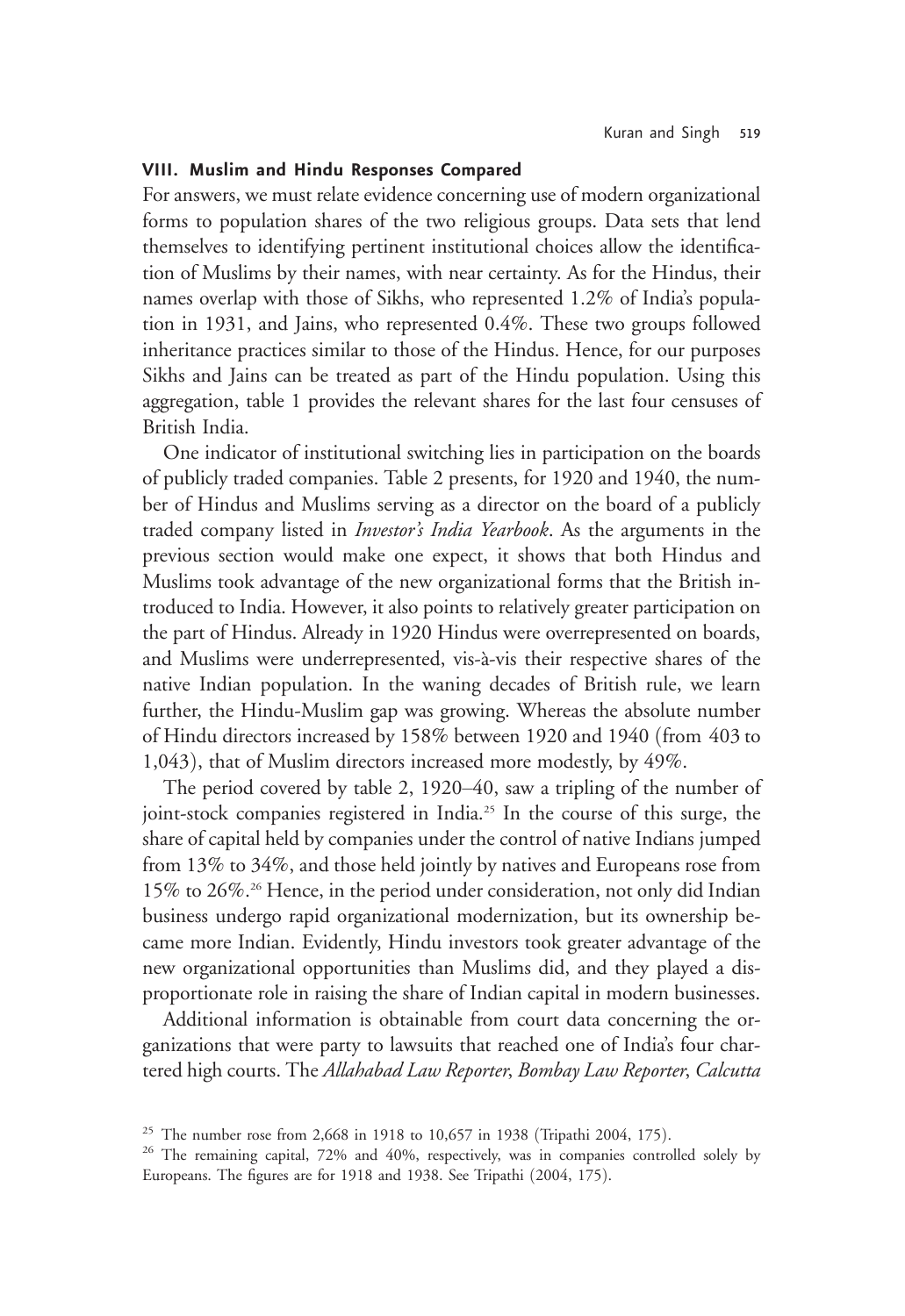| Religion |      |      | Year |      |
|----------|------|------|------|------|
|          | 1901 | 1911 | 1921 | 1931 |
| Hindu    | 71.6 | 70.8 | 70.0 | 69.8 |
| Muslim   | 21.2 | 21.3 | 21.7 | 22.2 |
| Other    | 7.2  | 7.9  | 8.3  | 8.0  |

TABLE 1 HINDU AND MUSLIM POPULATION SHARES, 1901–31

Source. Census of India 1931, vol. 1, pt. 1.

Note. Hindu data include Jains and Sikhs. "Other" includes the Parsees, an economically successful Parsi community that represented around 0.03% of India's population between 1901 and 1931.

| HINDU AND MUSLIM DIRECTORS OF PUBLICLY TRADED COMPANIES, 1920 AND 1940 |                  |                        |      |                   |                         |     |  |  |  |  |
|------------------------------------------------------------------------|------------------|------------------------|------|-------------------|-------------------------|-----|--|--|--|--|
| Year                                                                   | Hindu Population | <b>Hindu Directors</b> |      | Muslim Population | <b>Muslim Directors</b> |     |  |  |  |  |
|                                                                        | %)               | No.                    | %    | %)                | No.                     | %   |  |  |  |  |
| 1920                                                                   | 70.0             | 403                    | 21.6 | 21.7              | 69                      | 3.7 |  |  |  |  |
| 1940                                                                   | 69.8             | 1.043                  | 40.1 | 22 2              | 103                     | 4.0 |  |  |  |  |

TABLE 2

Sources. Population shares are from table 1. The 1931 census was used for 1940 because no Indian census was taken in 1941. Directors data are compiled from Investor's India Yearbook (1920 and 1940).

Note. Total number of directors was 1,862 in 1920 and 2,604 in 1940. In each case, the vast majority of the rest were Europeans. Hindu data include Jains and Sikhs. Hindus were disproportionately represented on boards in both years at the 99.9 level of statistical significance  $(\chi^2(1)=22.8$  and 147.2 for 1920 and 1940, respectively).

Law Reporter, and Madras Law Reporter contain accounts of cases that came before them between 1900 and 1947.<sup>27</sup> If Hindus embraced modern organizational forms more rapidly than Muslims did, this should show up in these records<sup>28</sup>

Table 3 divides into four categories all cases in which at least one Hindu or one Muslim or a Hindu- or Muslim-owned organization appears as a litigant. It shows that in a bit over half of all the cases involving Hindus, a Hindu is party to what we are calling a "personal contract," or simply "contract," as shorthand

<sup>28</sup> The cases in these records probably overstate the use of modern organizational forms. This is because individuals would have found it more profitable, on average, to sue a company with deep pockets than a traditional company or an individual, whose ability to pay would be more limited. However, there is no reason to expect the consequent bias to have affected the Hindu and Muslim shares of court participation or their observed uses of modern organizational forms.

<sup>&</sup>lt;sup>27</sup> These four courts, each located in a different region, were four of India's five high courts in operation during the entire 1900–1947 period (Ilbert 1909, 306). The fifth high court, that of Karnataka, was established in 1884 (http://karnatakajudiciary.kar.nic.in/sc/history.htm). We have left it out because its load was limited and also because south India is already represented in our sample by the high court of Bombay. Additional high courts, such as that of Lahore, came into existence well after 1900.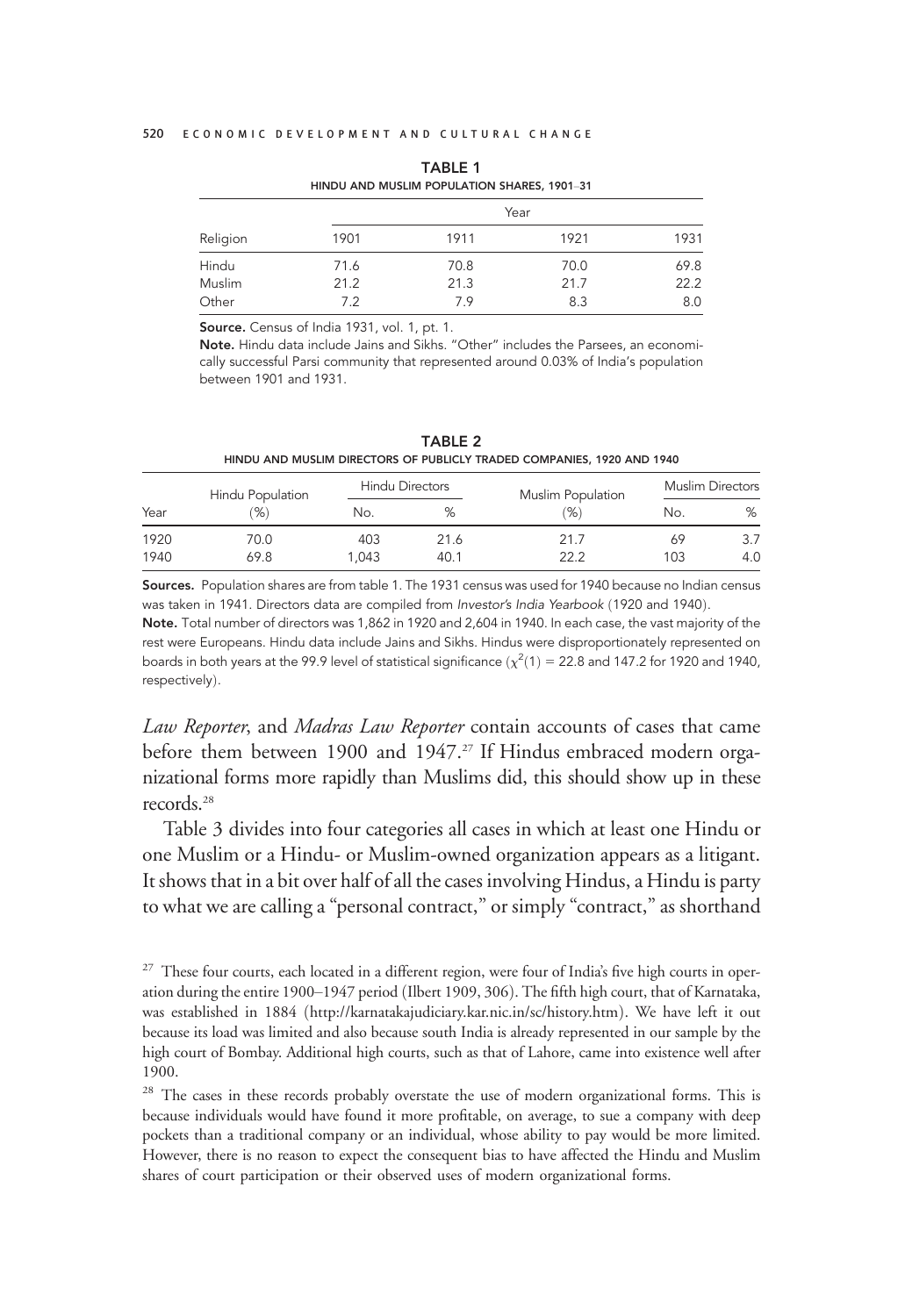|          | INSTITUTIONS USED BY HINDUS AND MUSLIMS: COMMERCIAL CASES OF THE ALLAHABAD.<br>BOMBAY, CALCUTTA, AND MADRAS HIGH COURTS, 1900-1947 |      |             |      |              |      |             |      |       |     |  |  |  |
|----------|------------------------------------------------------------------------------------------------------------------------------------|------|-------------|------|--------------|------|-------------|------|-------|-----|--|--|--|
| Religion | Contract                                                                                                                           |      | Partnership |      | Joint Family |      | Corporation |      | Total |     |  |  |  |
|          | No.                                                                                                                                | ℅    | No.         | ℅    | No.          | ℅    | No.         | %    | No.   | ℅   |  |  |  |
| Hindu    | 914                                                                                                                                | 53.3 | 214         | 12.5 | 303          | 17.7 | 283         | 16.5 | 1.714 | 100 |  |  |  |
| Muslim   | 206                                                                                                                                | 63.2 | 81          | 24.8 | 4            | 1.2  | 35          | 10.7 | 326   | 100 |  |  |  |

TABLE 3

**Note.** The two distributions across institutions differ at the 99.9 level of statistical significance  $(\chi^2(3) =$ 88.9,  $p = 0$ ). Muslims used contracts and partnerships disproportionately ( $t = 3.4$  and 4.9, respectively), and Hindus the joint family and the corporation  $(t = 14.9$  and 3.4).

for an agreement entered into as an individual. If a Hindu agreed to buy land or deliver a brokerage service as an individual, that agreement would enter the table as a Hindu contract.<sup>29</sup>

The remaining three categories involve profit-seeking cooperative organizations with which we are familiar: the partnership, the joint-family enterprise, and the corporation.30 In accord with our earlier findings, Muslims use the partnership more commonly than do Hindus; for their part, Hindus make much greater use of the joint-family enterprise. Use of the corporation also favors Hindus, which is consistent with the director data presented in table 2.

Table 2 also showed that, over 1920–40, Hindus gained an increasing share of the board directorships, in contrast to Muslims, whose share stagnated. Might the data in table 3 be hiding a similar pattern? Table 4, which splits 1900–1947 into two equal subperiods, 1900–1923 and 1924–47, provides pertinent information. In the first subperiod, the two groups used the corporation about equally. In the second, however, a significant gap emerged, as the frequency rose more among Hindus. The second subperiod, 1924–47, overlaps substantially with the period covered by the data on directors, 1920–40. The high court data confirm, then, that in the final quarter century of British rule, Hindus were making the transition to corporate life more rapidly than were its Muslims. The second subperiod coincides with the emergence of

<sup>30</sup> A few cases involve an organization whose type was unclear. They were excluded from the counts.

<sup>&</sup>lt;sup>29</sup> Debt contracts among individuals with no identifiable organizational or sectoral affiliation are excluded from the sample. Here is an example of such a case that involves a promissory note known as a hundi: "Yogi Kumar issued a promissory note to Mohamed Khan for Rs. 50 in 1903 in Lucknow. Mr. Khan was unable to redeem it due to an error in the form attached to the promissory note. The court ordered Kumar to pay Mr. Khan Rs. 50 and accrued interest immediately." From this brief account of the case, we cannot tell whether the two sides were partners, coworkers in a corporation, or just friends. Also absent is information about the economic sectors of the two sides. The brevity of the account probably means that other information was irrelevant. The cases included in our sample typically contain a much richer array of information.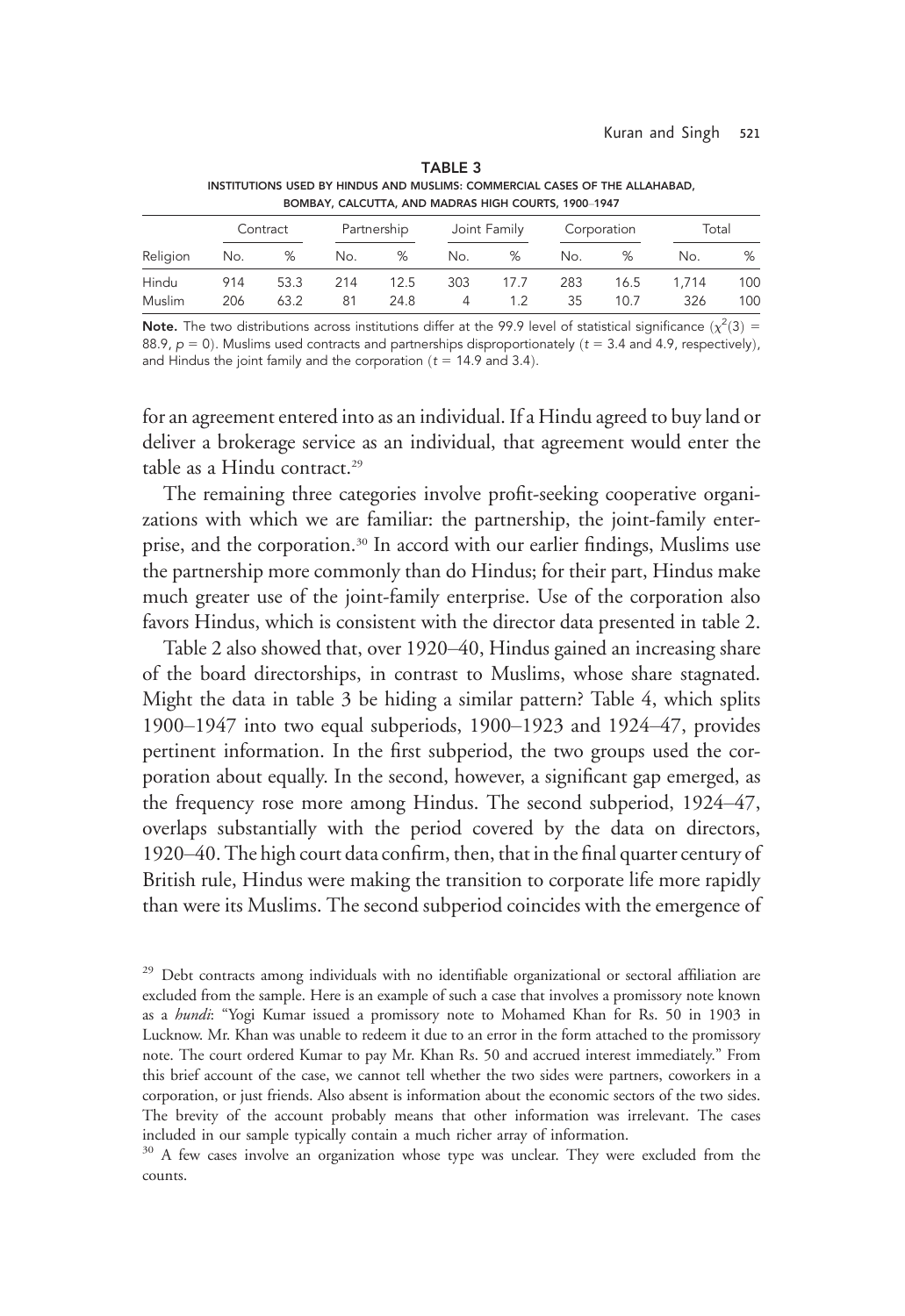|                    |                    | Use of Corporation |      |  |
|--------------------|--------------------|--------------------|------|--|
| Religion/Subperiod | <b>Total Cases</b> | No.                | %    |  |
| Hindu:             |                    |                    |      |  |
| 1900-1923          | 762                | 75                 | 9.8  |  |
| 1924-47            | 952                | 208                | 21.8 |  |
| Muslim:            |                    |                    |      |  |
| 1900-1923          | 154                | 12                 | 7.8  |  |
| 1924-47            | 172                | 23                 | 13.4 |  |

TABLE 4 USE OF CORPORATION BY HINDUS AND MUSLIMS: COMMERCIAL CASES OF THE ALLAHABAD, BOMBAY, CALCUTTA, AND MADRAS HIGH COURTS, 1900–1923 AND 1924–47

Note. For 1900–1923, the Muslim and Hindu shares are statistically identical  $(t = 0.8)$ . For 1924–47, the Hindu share is greater at the 99.9% level of significance ( $t = 2.9$ ). For both groups, the share rises significantly across the two periods ( $t = 7.0$  for Hindus, 1.7 for Muslims).

new opportunities through, on the one hand, British departures and, on the other, the Great Depression. Evidently, Hindus took advantage of those opportunities more readily.

One may wonder whether differences in intracommunal dispute resolution systems affected the use of Anglo-Indian courts. If Muslim dispute resolution institutions were particularly strong, the presented high court patterns might have reflected the underrepresentation of Muslims. However, the earlier data on the distribution of company directors make this unlikely. In any case, Muslim intracommunal mediation or adjudication organizations did not handle cases involving modern organizational forms.

If Muslims made low use of the joint-stock company, they would have had a limited use for managing agencies because the religious and caste affiliations of investors were highly correlated with those of managing agency directors to whom they entrusted capital. One would expect Muslims to be underrepresented among the directors of managing agencies. Data from 1951, a few years after India's partition, bear this out. Of 3,944 domestic managing agencies operating in India in that year, only 43, or 1.1% of the total, were directed by Muslims.<sup>31</sup>

## IX. Institutional Determinants of the Divergence

With the emergence of new economic sectors requiring sustained investments in professionally managed and heavily capitalized enterprises, both Muslims and Hindus acquired opportunities to plow capital into joint-stock companies operating within the managing agency system. To exploit the new opportunities, they had to entrust capital to strangers, even to nonhuman entities.

 $31$  Nigam (1957, 104–225). The share was found through a manual count.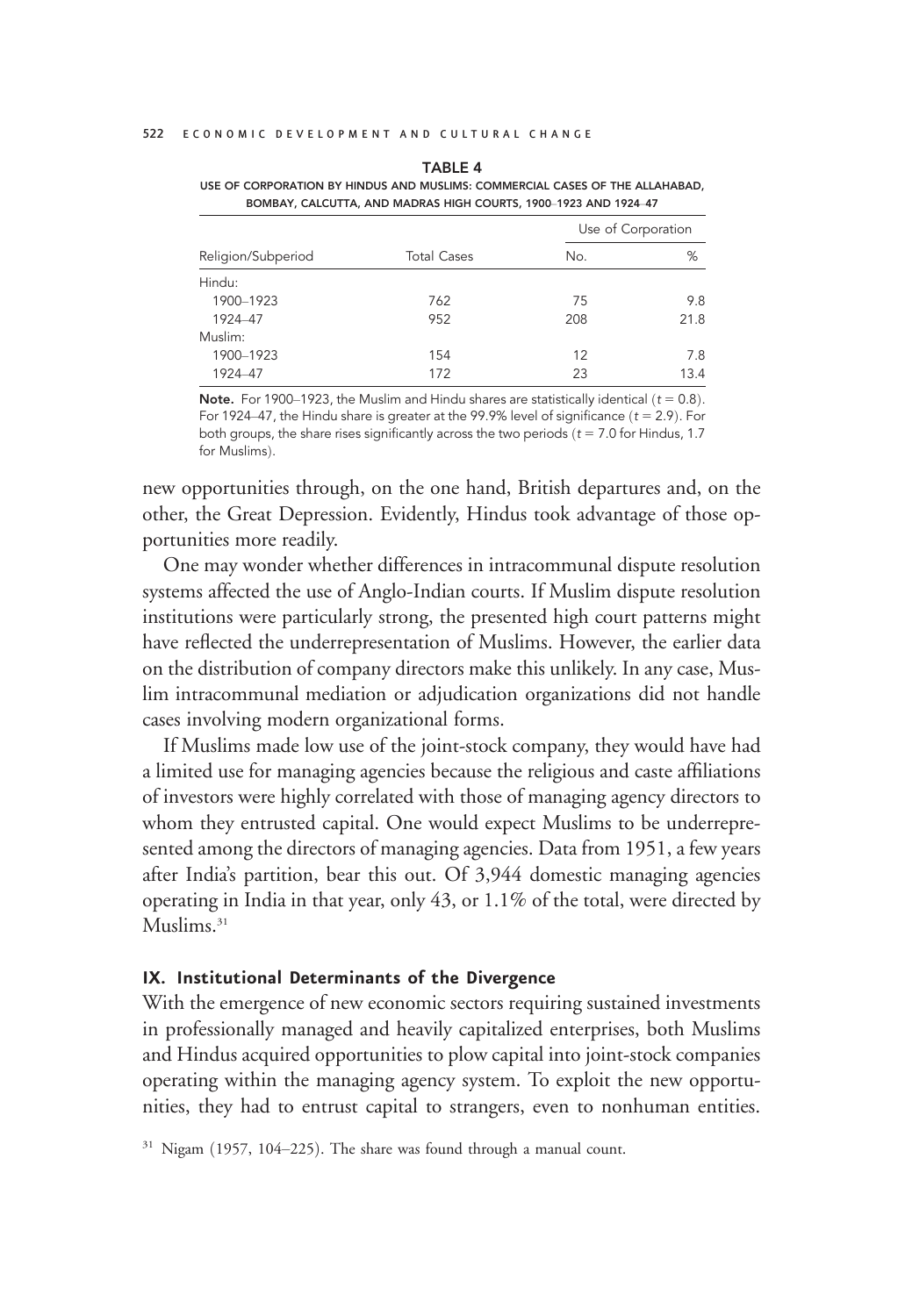Personalized trust, which develops among people with personal ties to each other and results from repeated interactions within networks of cooperation, was not enough. It had to be supported by generalized trust, which transcends face-to-face interactions and extends to impersonal organizations (Putnam 1993, chaps. 4, 6; Mayer, Davis, and Schoorman 1995; Fukuyama 1996, chaps. 3, 13; La Porta et al. 1997; Uslaner 2002, chaps. 2, 3, 5).

Yet, during the first half of the twentieth century generalized trust was low in India even by today's Indian standards. Although people trusted family members and acquaintances, they tended to distrust strangers and were unaccustomed to dealing with impersonal organizations. Neither Muslims nor Hindus felt comfortable with placing capital under the control of strangers, as we now do routinely in buying the shares of companies with thousands of other shareholders and managers unknown to us personally. However well they understood the advantages of pooling capital with nonrelatives within a joint-stock company, they strove to avoid the financial risks of transacting with strangers.

Due to differences between their inheritance systems, Hindus found it easier than Muslims to achieve a satisfactory balance between personal financial control and efficient capital pooling. This is an important reason, we shall now see, why Hindus played a more pronounced role than Muslims in India's transition to corporate life.

Consider first a Hindu family that wishes to broaden its investment portfolio by entering mass manufacturing. To do so, it must raise capital from outside the family, turning its joint-family enterprise into a joint-stock company. The structural similarities between the joint-family enterprise and an agency-managed joint-stock company will facilitate the transition. Although restricted in scale, the former functionally resembles the joint-stock company, in that a family patriarch manages resources on behalf of his family, usually with the help of selected male relatives. In establishing a joint-stock company formally, a family gains the ability to draw capital into its businesses from nonrelatives. It will want to do so in a controlled manner, without opening up its businesses to strangers or losing control over their management. In fact, Hindu families tapped into communal networks, which were usually based on caste ties, and they tended to limit nonfamily ownership.<sup>32</sup> In selecting a managing agency, too, they paid close attention to informal bonds.

This is a major theme in historical accounts of Hindu families that ran prominent and long-lasting businesses. The Lalbhai family, a branch of a

<sup>&</sup>lt;sup>32</sup> Nonrelatives contributed capital on the basis of trust grounded in those same ties.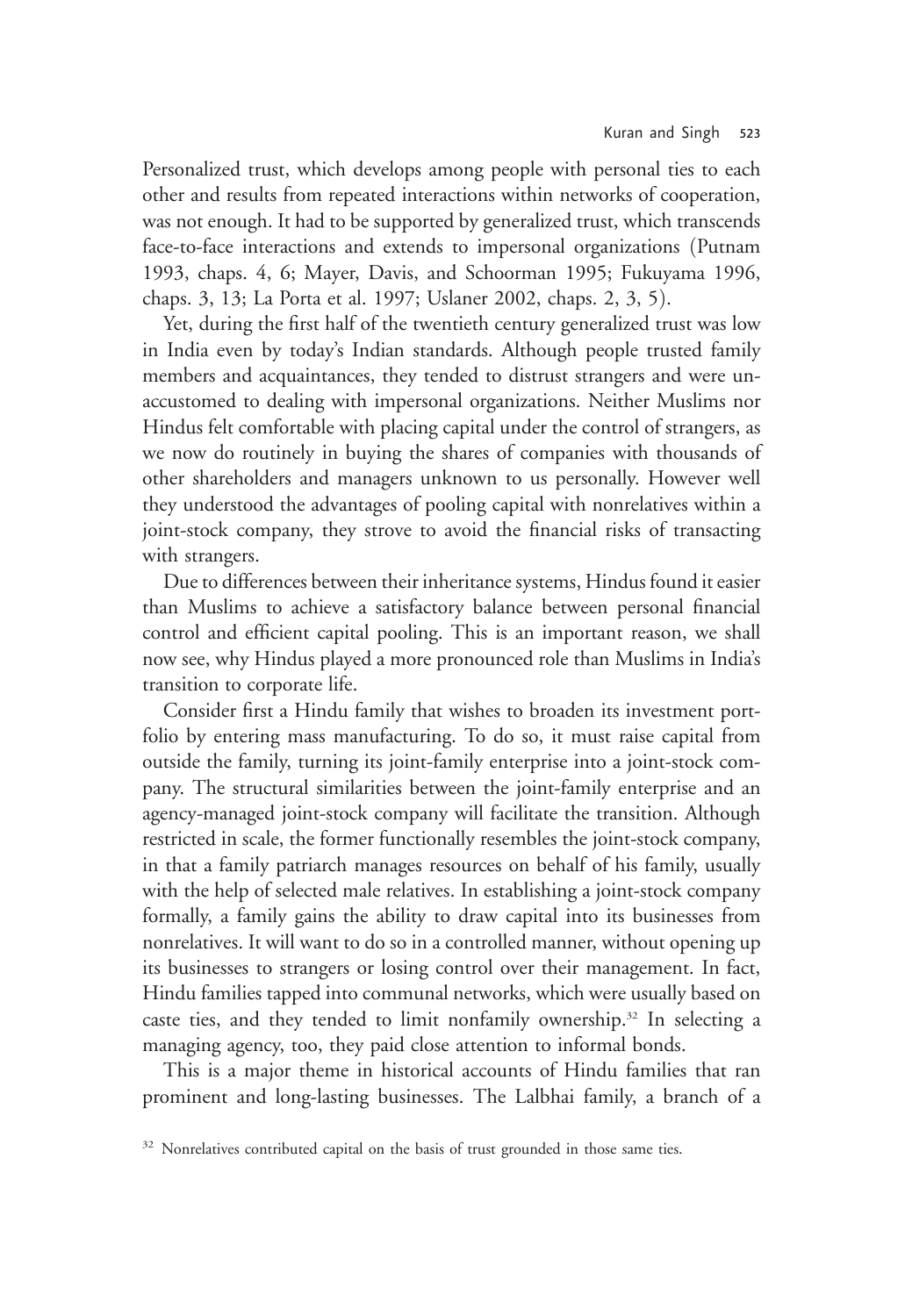Gujarat family that amassed a fortune in the seventeenth century, provides an example. In 1897 it founded the Saraspur Manufacturing Company as a jointstock company, raising part of the required capital from distant relatives and members of its caste. A cousin of the patriarch served as chairman of the company. Three other relatives had a majority share in the managing agency to which it was entrusted. In the first half of the twentieth century, the Lalbhais established nine other joint-stock companies over which they maintained control (Hazari 1966, 247; Tripathi 1981; 2004, 88–102).

The death of a family patriarch in control of one or more joint-stock companies could lead to conflict among descendants. One of his sons might want to go his own way, selling his shares to outsiders. If he succeeded, the family would lose its majority control. If the family pressured him to back off, it might be faced with a disgruntled shareholder capable of compromising its ability to present a united front. However, commercially prominent Hindu families had a long tradition of keeping the family united and managing splits amicably. The history of a successful family, usually common knowledge, dampened the risk of converting a joint-family enterprise into a joint-stock company. It also limited the risk assumed by outsiders who invested in a family-dominated company.

With the exceptions addressed below, Muslims did not start from a jointfamily enterprise. So for them, establishing a family-controlled joint-stock company was not a realistic option. It was much more likely to involve investment in an organization dominated by nonrelatives, even strangers. Hence, for Muslims the perceived risks of investing in a joint-stock company were greater than those of Hindus whose capital had been family controlled.

The Islamic inheritance system posed a further difficulty. Imagine that a wealthy Muslim businessman founds a joint-stock company in which he controls 60% of the shares and four others, none a relative, the remaining 40%. At his death, his shares fall to his two sons, each of whom receives shares representing 20% of the company, and two daughters, who get 10% each. By acting in unison, the founder's family can retain control of the company. However, under Islamic inheritance rules heirs are entitled to go their separate ways with their shares of the estate. Moreover, they can transfer shares to someone else at will. Thus, nothing would keep a son from selling his 20% share to a stranger or to someone the family dislikes. If he did so, the family would lose its majority ownership and, therefore, its control over the company's future. Islam's extension of inheritance rights to women compounded the difficulties of maintaining family control over a joint-stock company.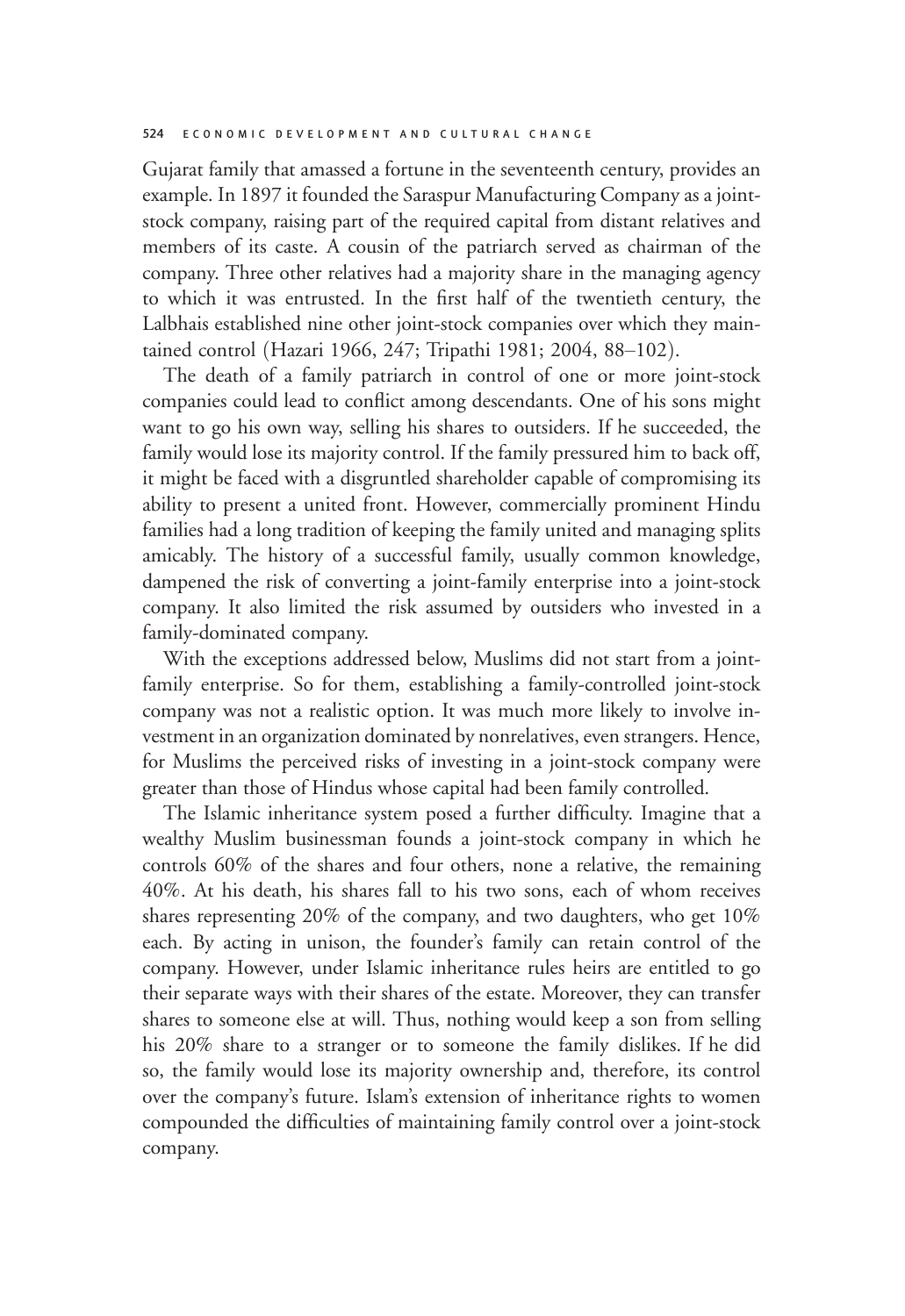As we saw earlier, under Anglo-Indian law Indian companies could adopt rules that allowed existing shareholders to veto share transfers. These rules were in conflict with a core principle of the Islamic inheritance system: the individual's irrevocable and unrestricted right to convert his or her share of an estate into cash. Granting families some control over the shares of their members would have amounted to letting laws governing joint-stock companies trump Islamic inheritance principles. Yet, as we also saw, in the nineteenth century British judges enforced the Islamic inheritance system more vigorously than the Mughals had. We might add here that Muslims were relatively more aware of legal details because their school curricula tended to put great emphasis on Islamic law. For that reason, conflicts between Anglo-Indian law and traditional legal principles may have weighed more heavily on Muslims than on Hindus.<sup>33</sup>

In a nutshell, although the new organizational options gave Muslims opportunities to accumulate and preserve capital more easily than before, they also put them on the horns of a dilemma: the choice between obeying a religious requirement and limiting commercial risks. To avoid that dilemma, they may have found it convenient to preserve capital within family waqfs, which were generally considered compatible with Islamic law. The advantages of the waqf, including its Islamic legitimacy, evidently outweighed its disadvantages.

One might wonder why the *waqf* was not used to finance industrial enterprises. First of all, the waqf was not conducive to supplying the liquid capital needs of such enterprises. The rules, as widely understood, required the waqf endowment to consist exclusively of real estate. Second, the capital of a waqf was not sufficiently fungible. If a *waqf*'s capital consisted of five stores, by tradition those stores could be swapped for similar stores with the permission of a judge; converting the stores into a factory would have required legal reinterpretations. For both these reasons, as the British exodus opened up new opportunities, preexisting Indian waqfs could not be adapted to new needs. Yet another obstacle to industrial uses of the waqf is that, again under the rules, they were not allowed to merge with other  $w a q f s$ , or to adjust their functions, in the interest of attracting more capital. To be sure, practices could have been

<sup>&</sup>lt;sup>33</sup> The logic here also illuminates why the landholding Muslim nobility of northern India was slow to enter manufacturing and finance. In supplying an alternative means to invest, the  $w a q f$  tied up Muslim immovable capital. In Britain, as Moore  $(1966, 419-21)$  explains, the landed gentry, although traditionally averse to commerce, eventually overcame its contempt in the face of lucrative opportunities created by institutional and technological advances. If the same pattern did not unfold in India, Islamic law was probably a major cause.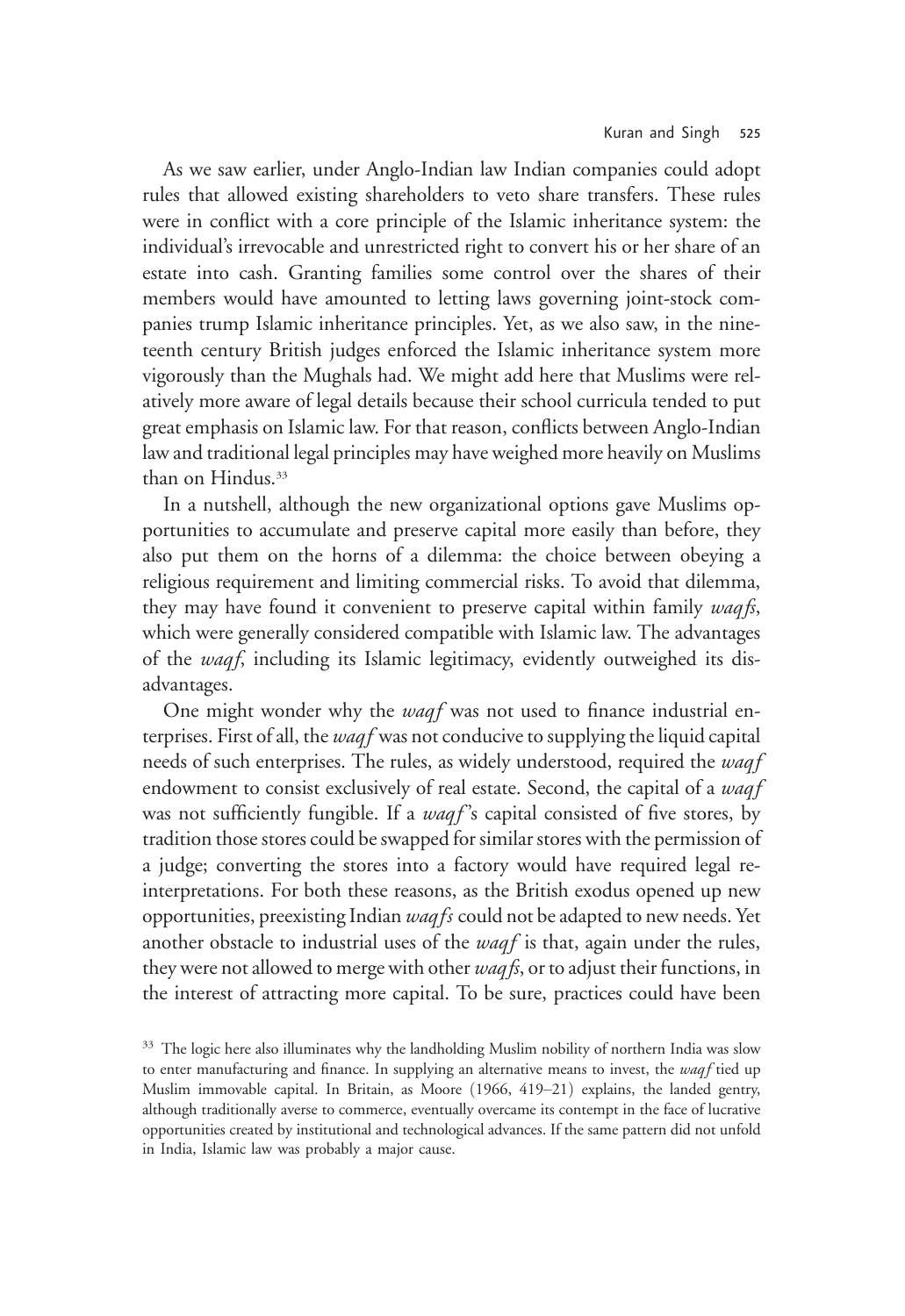altered without violating the letter of any given legal requirement. However, even if the prevailing rules were not strictly binding, the availability of the  $w a q f$ alternative did not compensate for the Muslim lack of experience with jointfamily enterprises.

Because modern organizational forms require the use of written documents, differences in education levels, whether general educational achievement or English-language competence, probably had something to do with the observed patterns. But they do not explain huge intercommunal discrepancies such as those in the director data of table 2. In the period under consideration, Hindus dominated commerce even in regions, such as the United Provinces, where the Muslim literacy rate exceeded the Hindu rate (Kochar 1992, 2610; Brass 2005, 148).<sup>34</sup> Certain commercially prominent castes that did well in the period, such as the Hindu Banias, eschewed English education until much later (Tripathi and Mehta 1990, 23–24, 76). Finally, Bengal, where English education started, was a laggard in regard to economic modernization (Tripathi and Mehta 1990, 19–22; Tripathi 2004, 71).

The specter of losing control of capital through estate fragmentation haunted both Hindus and Muslims. But the perceived risks were relatively greater for Muslims both because they were subject to different inheritance rules and because they started with different business traditions. Under Hindu inheritance principles it was easier than under Islamic principles to maintain family control over a company. Besides, Hindus were already accustomed, through centuries of experience, to operating perpetual family businesses and resolving family disputes internally.

## X. Regional and Sectoral Differences

Thus far the analysis has focused on organizational choices without attention to systematic intercommunal differences in sectoral choice. Yet the identified differences could reflect differences in sectoral concentration across the two communities. The corporation would have been less useful to a neighborhood grocery store than to a national bank. Our high court data set permits a refined analysis involving sectoral distinctions.

For the two subperiods 1900–1923 and 1924–47, table 5 provides the sectoral breakdown of the corporation cases presented in table 4. As might be expected, it shows that the corporation gained popularity particularly in finance, clothing, and manufacturing. The evidence that Hindus contributed to the transformation disproportionately is replicated here: the increased use

<sup>&</sup>lt;sup>34</sup> The Muslims of the United Provinces were generally poorer than its Hindus.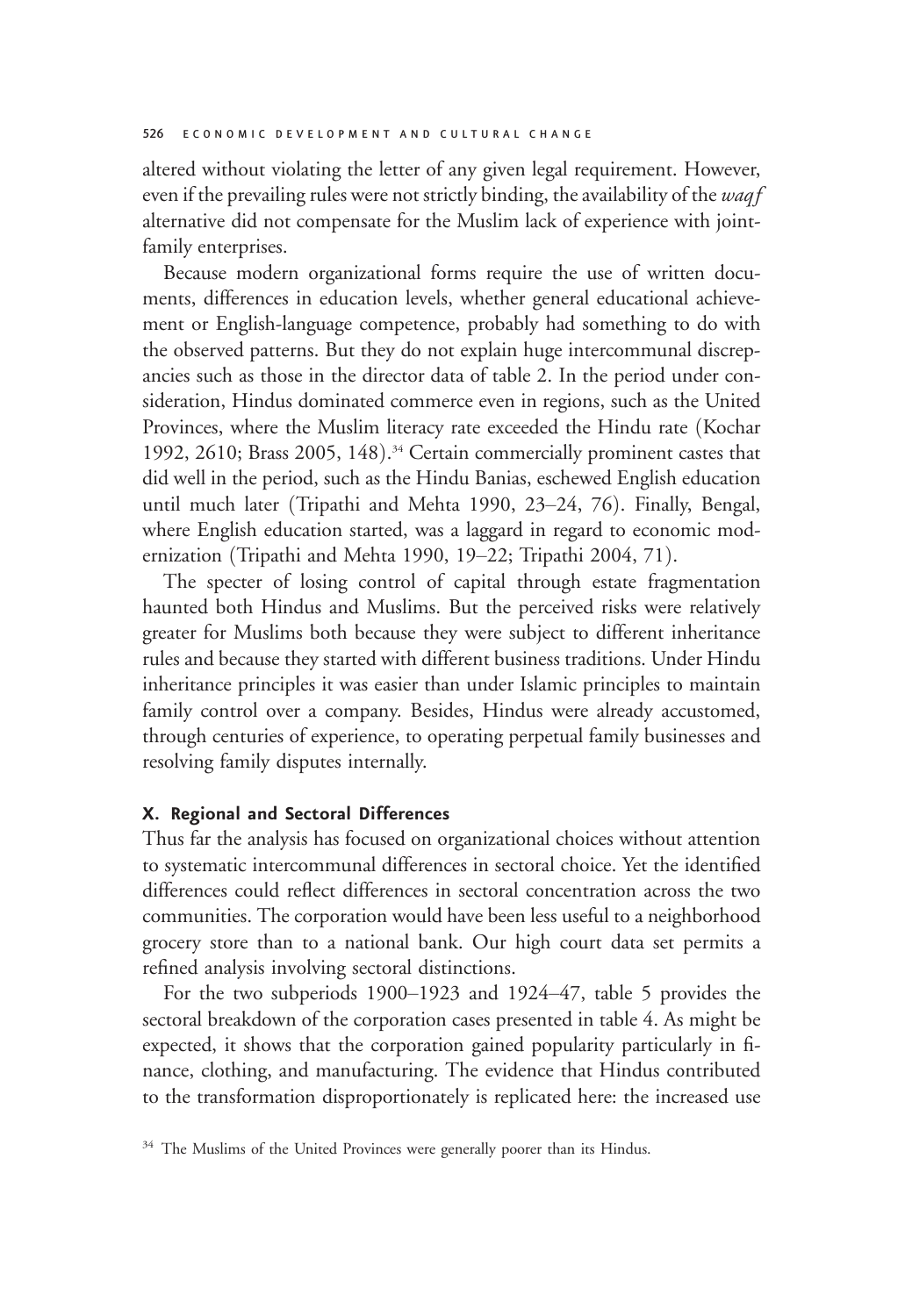|               |       | Total            |     | Hindu            | Muslim |                  |  |
|---------------|-------|------------------|-----|------------------|--------|------------------|--|
| Sector        | All   | With Corporation | All | With Corporation | All    | With Corporation |  |
| 1900-1923:    |       |                  |     |                  |        |                  |  |
| Finance       | 175   | 23               | 159 | 22               | 16     | 1                |  |
| Clothing      | 116   | 13               | 108 | 12               | 8      | 1                |  |
| Manufacturing | 155   | 37               | 127 | 29               | 28     | 8                |  |
| Retail        | 86    | 5                | 68  | 3                | 18     | $\overline{2}$   |  |
| Agriculture   | 269   | 5                | 217 | 5                | 52     | 0                |  |
| Other*        | 115   | 4                | 83  | 4                | 32     | $\mathbf 0$      |  |
| Total         | 916   | 87               | 762 | 75               | 154    | 12               |  |
| 1924-47:      |       |                  |     |                  |        |                  |  |
| Finance       | 361   | 92               | 325 | 89               | 36     | 3                |  |
| Clothing      | 164   | 37               | 143 | 32               | 21     | 5                |  |
| Manufacturing | 208   | 54               | 170 | 46               | 38     | 8                |  |
| Retail        | 95    | 6                | 82  | 6                | 13     | $\mathbf 0$      |  |
| Agriculture   | 225   | 22               | 180 | 20               | 45     | $\overline{2}$   |  |
| Other*        | 71    | 20               | 52  | 15               | 19     | 5                |  |
| Total         | 1,124 | 231              | 952 | 208              | 172    | 23               |  |

TABLE 5 SECTORAL BREAKDOWN OF THE CORPORATION CASES: COMMERCIAL CASES OF THE ALLAHABAD, BOMBAY, CALCUTTA, AND MADRAS HIGH COURTS

\* Services, transportation, and miscellaneous goods.

of the corporation in these sectors was driven largely by Hindu organizational decisions.

Insofar as traditional institutions differed systematically across regions, the use of the corporation might also have varied by high court. A high court located in an area where Hindu women tended to inherit property as individuals could have seen less use of the corporation because joint-family enterprises would have been less common and weaker. The underlying logic recognizes that each high court received cases primarily from its own region.

Table 6 shows, separately for Hindus and Muslims, the organizational choices by court. The use of the joint-family enterprise among Hindus is strikingly low in the cases that came before the Calcutta High Court, doubtless because in northeastern India Hindus practiced matrilineal inheritance rules. In the Hindus' data of this table, the corporation appears least frequently, and the personal contract appears most frequently, in the Calcutta High Court. For Hindus and for Muslims, the corporation appears most frequently, and the personal contract appears least frequently, in the cases of the Bombay High Court. These patterns suggest that western India made the transition to modern commercial life more quickly than the rest of India. The contrast between Bombay (in western India) and Calcutta (in eastern India) is striking, especially because eastern Indians were exposed to British business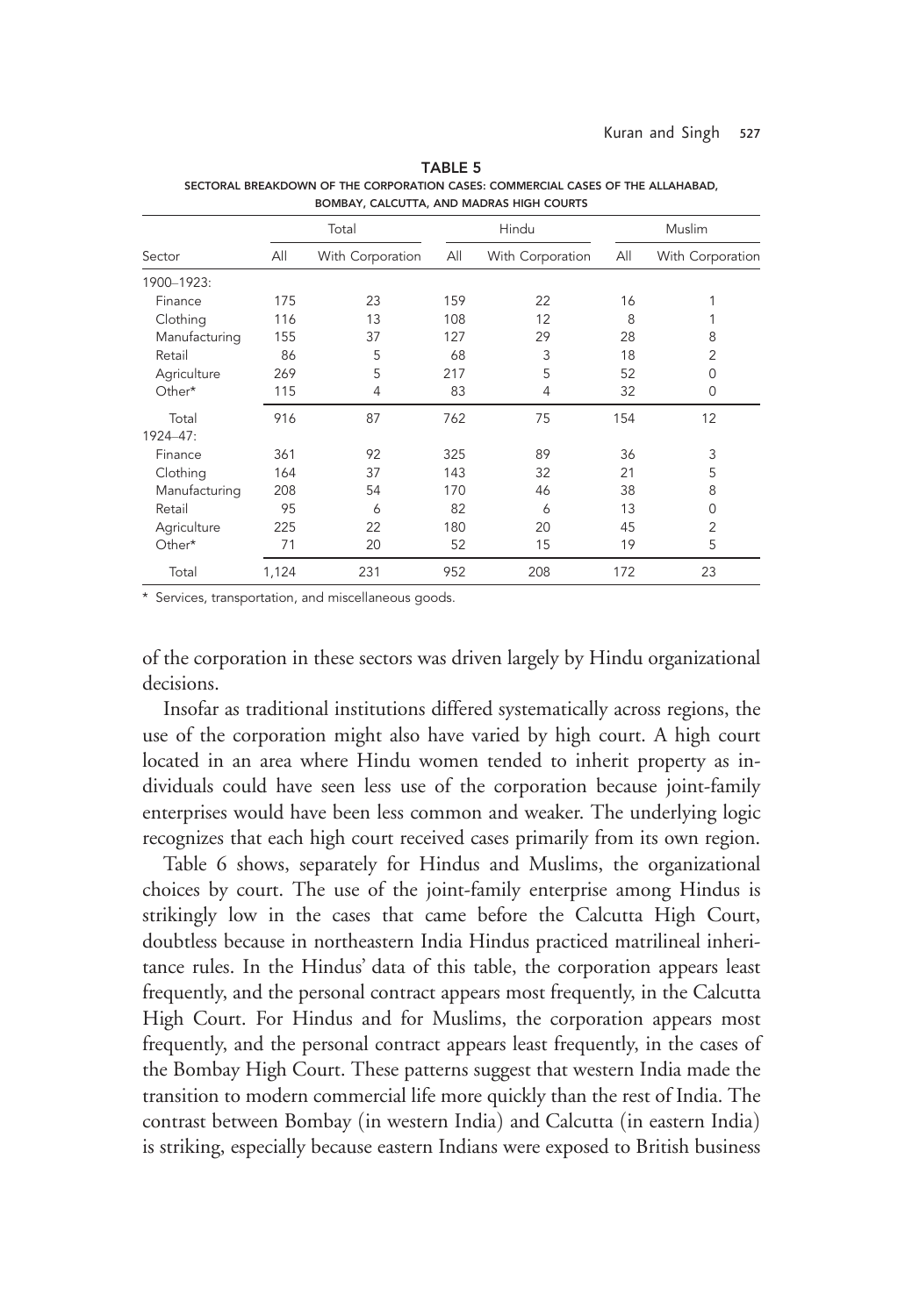|            |     | Contract |     | Partnership |                | Joint Family |     | Corporation | Total |     |
|------------|-----|----------|-----|-------------|----------------|--------------|-----|-------------|-------|-----|
| High Court | No. | %        | No. | %           | No.            | %            | No. | $\%$        | No.   | %   |
| Hindu:     |     |          |     |             |                |              |     |             |       |     |
| Allahabad  | 142 | 59.7     | 19  | 7.8         | 40             | 16.8         | 37  | 15.5        | 238   | 100 |
| Bombay     | 260 | 42.3     | 113 | 18.4        | 108            | 17.6         | 133 | 21.7        | 614   | 100 |
| Calcutta   | 374 | 74.1     | 30  | 5.9         | 44             | 8.7          | 57  | 11.3        | 505   | 100 |
| Madras     | 138 | 38.7     | 52  | 14.6        | 111            | 31.1         | 56  | 15.7        | 357   | 100 |
| Total      | 914 | 53.3     | 214 | 12.5        | 303            | 17.7         | 283 | 16.5        | 1.714 | 100 |
| Muslim:    |     |          |     |             |                |              |     |             |       |     |
| Allahabad  | 31  | 79.5     | 5   | 12.8        | $\Omega$       | $\Omega$     | 3   | 7.7         | 39    | 100 |
| Bombay     | 55  | 43.0     | 50  | 39.1        | $\overline{2}$ | 1.6          | 21  | 16.4        | 128   | 100 |
| Calcutta   | 78  | 85.7     | 6   | 6.6         | $\Omega$       | $\Omega$     | 7   | 7.7         | 91    | 100 |
| Madras     | 42  | 61.7     | 20  | 29.4        | $\overline{2}$ | 2.9          | 4   | 5.9         | 68    | 100 |
| Total      | 206 | 63.2     | 81  | 24.8        | 4              | 1.2          | 35  | 10.7        | 326   | 100 |

TABLE 6 INSTITUTIONS USED BY HINDUS AND MUSLIMS, BY HIGH COURT: COMMERCIAL CASES OF THE ALLAHABAD, BOMBAY, CALCUTTA, AND MADRAS HIGH COURTS, 1900–1947

Note. For Hindus, the Bombay, Calcutta, and Madras distributions across institutions differ from the overall distribution at the 99.9 level of statistical significance  $\chi^2(3) = 28.8$ , 71.1, and 40.2, respectively, and  $p = 0$  in each case); as for the Allahabad distribution, it is statistically identical to the overall distribution. For Muslims, the Bombay and Calcutta distributions differ at the 99.9 level of statistical significance from the overall distribution ( $\chi^2(3) = 14.1$  and 16.0, and  $p = 0$  in each case); the Allahabad and Madras distributions are statistically identical to the overall distribution ( $\chi^2(3) = 2.9$  and 1.4). Muslims used contracts disproportionately overall  $(t = 5.0)$ . Comparing the distribution for each city across groups, we find that they differ statistically everywhere: Allahabad  $(\chi^2(3) = 11.0, p = .01)$ , Bombay  $(\chi^2(3) = 40.3,$  $p = 0$ ), Calcutta ( $\chi^2(3) = 10.3$ ,  $p = .02$ ), and Madras ( $\chi^2(3) = 35.5$ ,  $p = 0$ ).

practices first (Tripathi 2004,  $61-71$ ). Although their early exposure should have given them a head start in forming joint-stock companies and joining corporate boards, they fell behind because of their distinct, relatively egalitarian inheritance practices.

The role of sectoral choices can be examined through multivariate logistic regressions. To facilitate interpretation, we present, in table 7, the resulting odds ratios. Of the eight regressions shown, the first four pertain to the full 1900–1947 sample, and the remaining four to 1924–47, when the use of the corporation doubled.

In each of the specifications, an odds ratio captures the change in the marginal probability of using the corporation as a result of a switch from the baseline variable to the independent variable. Thus, in specification 4, moving from the residual clothing sector to the manufacturing sector almost doubles the odds of using the corporation, and moving instead to agriculture reduces it to around a third. The variable "Hindu" ranges between 1.50 and 1.84 in all eight specifications, and it is consistently significant statistically. Specifications 2, 4, 6, and 8 confirm that the use of the corporation depended on sectoral choice. The odds of using the corporation were much lower in agriculture and retail than in clothing and, in some specifications, higher in finance and man-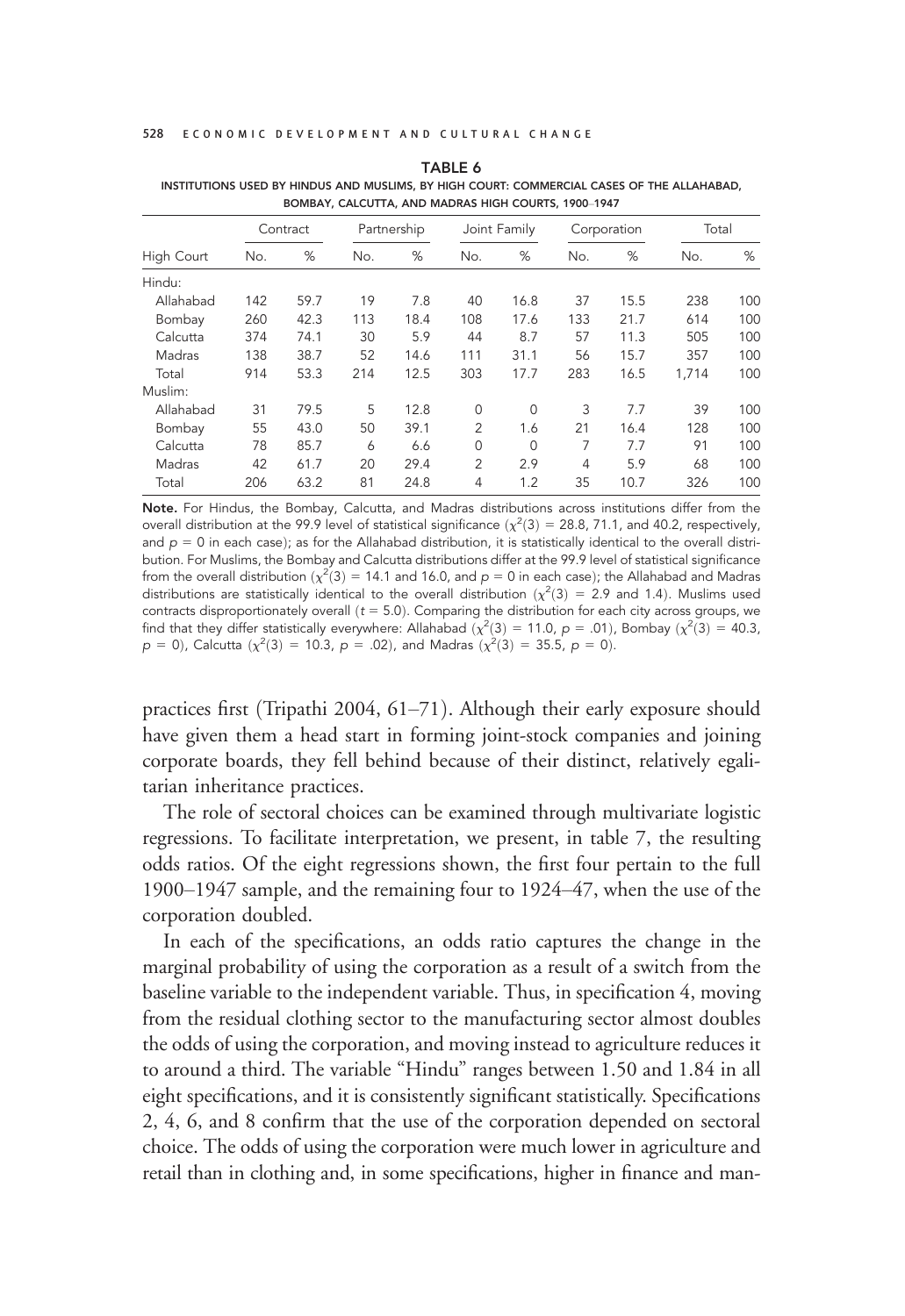|                                                                 |               |                                                      | Baseline Specification: 1900-1947 |                                                             | Baseline Specification: 1924-47 |                                                   |                                  |                                                      |  |
|-----------------------------------------------------------------|---------------|------------------------------------------------------|-----------------------------------|-------------------------------------------------------------|---------------------------------|---------------------------------------------------|----------------------------------|------------------------------------------------------|--|
| Independent<br>Variable                                         | Muslim<br>(1) | Muslim<br>Clothing<br>(2)                            | Muslim<br>Allahabad<br>(3)        | Muslim<br>Clothing<br>Allahabad<br>(4)                      | Muslim<br>(5)                   | Muslim<br>Clothing<br>(6)                         | Muslim<br>Allahabad<br>(7)       | Muslim<br>Clothing<br>Allahabad<br>(8)               |  |
| Hindu<br>Finance<br>Manufacturing<br>Retail<br>Agriculture      | $1.64***$     | $1.50**$<br>1.25<br>$1.59**$<br>$.30***$<br>$.27***$ | $1.69***$                         | $1.58***$<br>$1.55***$<br>$1.82***$<br>$.35***$<br>$.36***$ | $1.81**$                        | $1.79***$<br>1.16<br>1.24<br>$.23***$<br>$.38***$ | $1.84***$                        | $1.82**$<br>$1.61***$<br>1.51<br>$.26***$<br>$.52**$ |  |
| Other sectors<br>Bombay<br>Calcutta<br>Madras<br>McFadden $R^2$ | .004          | .73<br>.060                                          | $1.58**$<br>.72<br>.98<br>.020    | .84<br>$1.45*$<br>.74<br>.90<br>.071                        | .006                            | 1.45<br>.045                                      | $1.86***$<br>.90<br>1.06<br>.022 | 1.79<br>$2.01***$<br>.89<br>.91<br>.063              |  |

TABLE 7 ODDS RATIOS OF LOGISTIC REGRESSIONS ON USE OF CORPORATION: ALLAHABAD, BOMBAY, CALCUTTA, AND MADRAS HIGH COURTS

\* Significant at 90% level.

\*\* Significant at 95% level.

\*\*\* Significant at 99% level.

ufacturing. Again consistently, the corporation was more likely to be used in Bombay than elsewhere; the odds rose by around 50% overall and by about 100% in 1927–47.35

Collectively, these results suggest that in late British India, and especially in 1924–47, the sectoral choices of Indians reflected their institutional capabilities. Hindus tended to use the corporation more readily because they operated disproportionately in those sectors in which its use was becoming efficient, and they entered those sectors in the first place because they were institutionally prepared to do so. For their part, Muslims tended to stay out of sectors in which traditional partnerships were becoming increasingly disadvantageous. Both sides acted rationally, it appears, given their respective institutional capabilities.

The entire empirical exercise suggests, then, that as the British role in the economy diminished during the half century leading to Indian independence in 1947, indigenous Indians specialized in ways compatible with their institutional capabilities. Hindus came to play an increasingly dominant role in the sectors in which the corporation was particularly useful. This accords with the article's central institutional claim, namely, that the institutions through

<sup>&</sup>lt;sup>35</sup> Adding religion-sector interaction terms to specifications 2, 4, 6, and 8 or religion-city interactions to specifications 3, 4, 7, and 8 yields very few significant effects, and none that are consistent across the board. It does not appear, therefore, that within sectors choices broke down on religious grounds.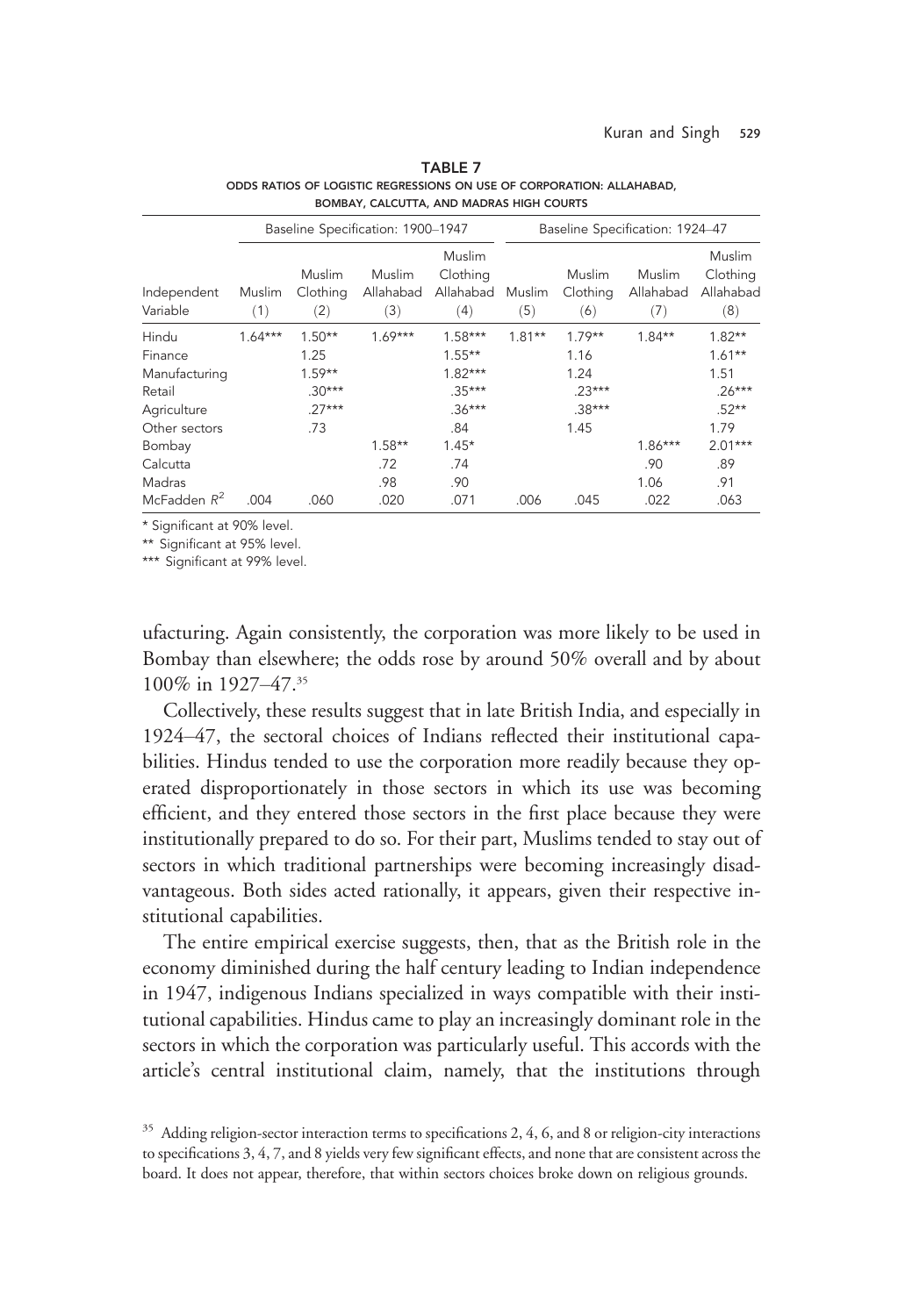which Hindus pooled resources and transferred wealth across generations provided a better foundation than those of Muslims for making the transition to modern economic life.

## XI. Nonconforming Hindus and Muslims

We had mentioned that some Hindus and some Muslims followed practices at odds with the general pattern of their faith. These subgroups may be characterized collectively as "nonconforming Hindus" and "nonconforming Muslims."

Although the inheritance practices of most Hindus were geared toward keeping family capital intact, those of Bengali Hindus promoted capital fragmentation, much like the canonical Islamic inheritance system.<sup>36</sup> Our institutional interpretation makes one expect the nonconforming Hindus of Bengal to have done less well commercially relative to the Hindus of other regions. In fact, in the first half of the twentieth century Bengal's most lucrative businesses fell under the control of the Hindu Marwari caste, which was concentrated in western India, unless they were managed by Europeans (Onkar 1985; Tripathi 2004, 127–28 and 168).

To turn now to Muslims exempt from Islamic inheritance requirements, if their egalitarianism and their enforcement by Anglo-Indian courts did indeed affect Muslim organizational choices, this should be reflected in relative economic performance indicators.37 In particular, nonconforming Muslims should have started using modern organizational forms more rapidly than their "conforming" coreligionists.

Nonconforming Muslims originated in four castes that maintained Hindu inheritance practices even after they converted to Islam. They are the Khojas, Bohras, Memons, and Girasias.<sup>38</sup> Respecting their particularities, British judges allowed them to keep settling estates as they had for centuries. In 1921, the nonconforming Muslim population numbered approximately 300,000, which corresponded to 0.4% of the total Muslim population of 68.7 million (Census of India 1921, vol. 1, pt. 1, 74; Timberg 1978, 106). The Indian census stopped recording caste affiliation after 1921, but the share could not have been much different in 1900, 1940, or 1947.

<sup>&</sup>lt;sup>36</sup> The Hindus of Bengal followed the Dayabagha code rather than the Mitakshara. See the references of n. 10.

<sup>&</sup>lt;sup>37</sup> The variations among Muslim practices covered a broad spectrum. But for our purposes here, only those concerning inheritance were critical.

<sup>&</sup>lt;sup>38</sup> The first two are Ismaili Shi'i, and the latter two are Sunni. Only the first three have traditionally concentrated on commerce. On their histories and institutions, see Papanek (1962), Lokhandwalla (1967), Rattansi (1987), Engineer (1989), Talha (2000, 87–88), and Blank (2001).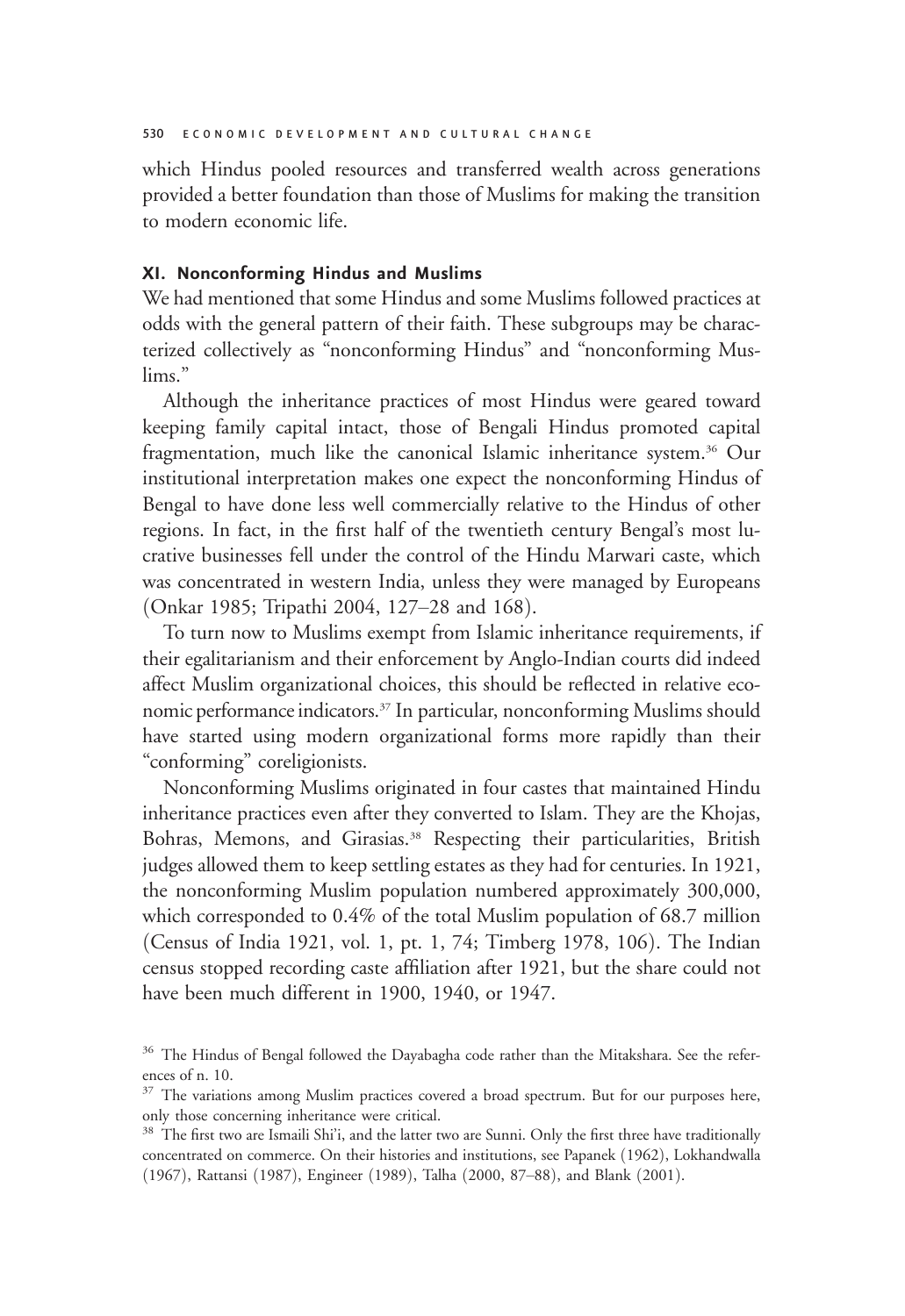| Year         | Conforming<br>Muslim Population | Conforming<br>Muslim<br><b>Directors</b> |              | Nonconforming<br>Muslim Population |          | Nonconforming<br>Muslim<br><b>Directors</b> |  |
|--------------|---------------------------------|------------------------------------------|--------------|------------------------------------|----------|---------------------------------------------|--|
|              | %)                              | No.                                      | %            | '%)                                | No.      | %                                           |  |
| 1920<br>1940 | 99.6<br>99.6                    | 27<br>60                                 | 39.1<br>58.3 | .4                                 | 42<br>43 | 60.9<br>41.7                                |  |

TABLE 8 CONFORMING AND NONCONFORMING MUSLIM DIRECTORS OF PUBLICLY TRADED COMPANIES, 1920 AND 1940

Sources. Population shares are from Census of India (1921, vol. 1, pt. 1, 74). Directors data are compiled from Investor's India Yearbook (1920 and 1940).

Note. Nonconforming Muslims were disproportionately represented on boards in both years at the 99.9 level of statistical significance  $(\chi^2(1) = 6,332.9$  and 4,420 for 1920 and 1940, respectively).

| TABLE 9                                                                                |
|----------------------------------------------------------------------------------------|
| INSTITUTIONS USED BY CONFORMING AND NONCONFORMING MUSLIMS:                             |
| COMMERCIAL CASES OF THE ALLAHABAD, BOMBAY, CALCUTTA, AND MADRAS HIGH COURTS, 1900–1947 |
|                                                                                        |

| Form of Islam |     | Contract |     | Partnership | Family | Joint |     | Corporation |     | Total |
|---------------|-----|----------|-----|-------------|--------|-------|-----|-------------|-----|-------|
|               | No. | %        | No. | %           | No.    | %     | No. | %           | No. | %     |
| Conforming    | 191 | 68.5     | 64  | 22.9        |        |       | 22  | 7.9         | 279 | 100   |
| Nonconforming | 15  | 31.9     | 17  | 36.2        | 2      | 4.3   | 13  | 27.7        | 47  | 100   |
| <b>Both</b>   | 206 | 63.2     | 81  | 24.8        | 4      | 1.2   | 35  | 10.7        | 326 | 100   |

Note. Contracts are used disproportionately by conforming Muslims  $(t = 5.3)$ , and the corporation is used disproportionately by nonconforming Muslims  $(t = 2.9)$ , both at the 99% level of significance. Partnerships are used disproportionately by conforming Muslims ( $t = 1.8$ ) at the 95% level of significance.

Revisiting the data on the directors of publicly traded companies, let us disaggregate the Muslim figures to determine whether nonconforming Muslims stand out as different. Table 8 shows that in both 1920 and 1940 they were disproportionately likely to serve on the board of a publicly traded company. This finding is consistent with our presented thesis. If the Islamic inheritance system inhibited Muslim adoption of modern organizational forms, Muslims able to circumvent Islam's egalitarian inheritance provisions would have transitioned to modern economic life more easily. In turning to data from the high courts, we find again that nonconforming Muslims show up disproportionately among users of the corporation (table  $9$ ).<sup>39</sup>

## XII. Conclusions

It is unsurprising that the underperformance of India's Muslims had causes related to the Middle East's economic trajectory. As in the Middle East, the

<sup>&</sup>lt;sup>39</sup> Of the four cases involving Muslim use of the joint-family enterprise, two belong unambiguously to nonconforming Muslims, which accords with their exemption from Islamic inheritance law. The other two belong to Muslims whose caste is unidentifiable from the records. We coded such Muslims as conforming.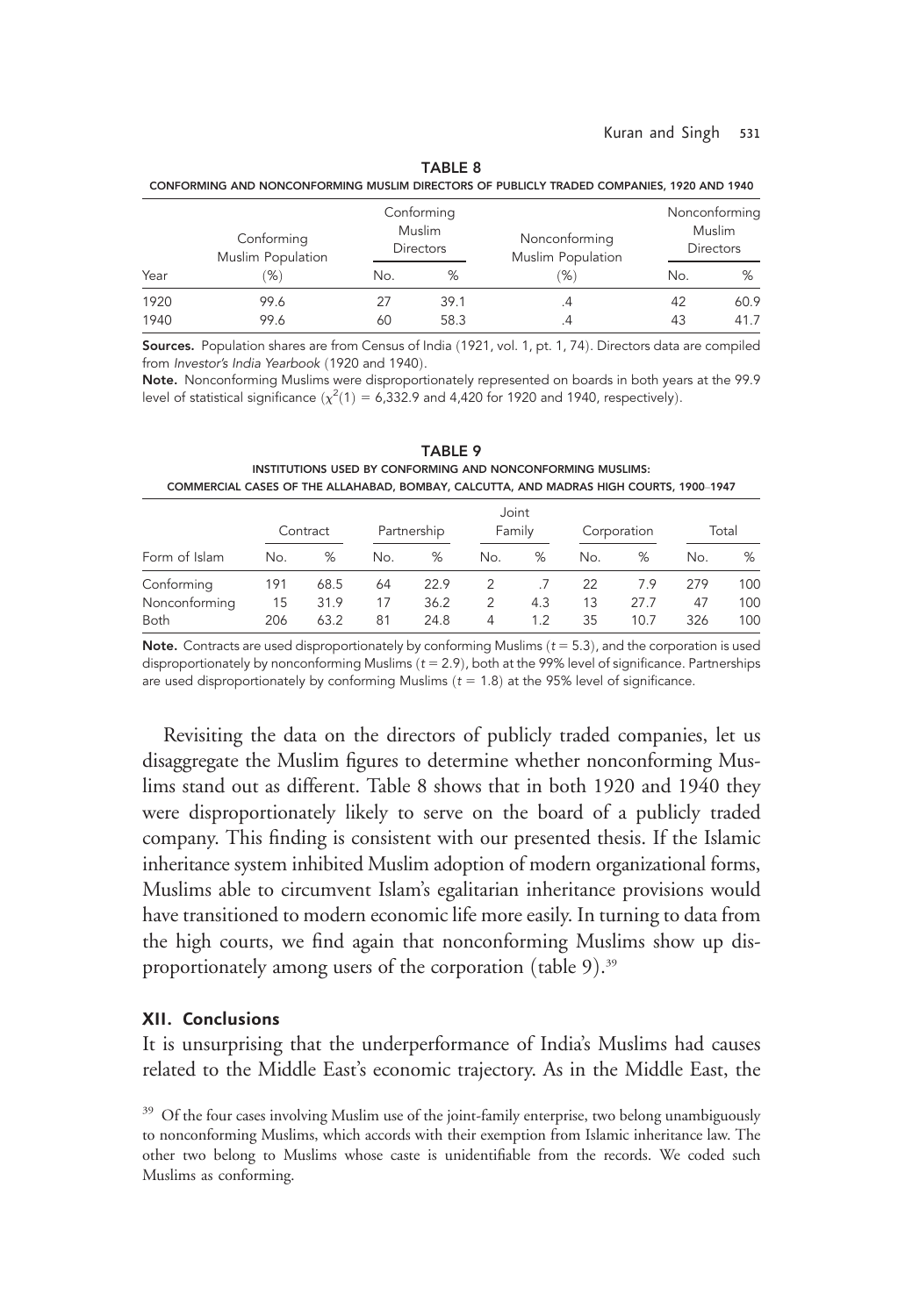Islamic inheritance system hampered economic modernization by fragmenting successful businesses, by discouraging the pooling of resources on a large scale, and by driving capital from flexible commercial ventures to inflexible family waqfs. Muslims thus fell behind not because Islam is averse to commerce, enrichment, or innovation but, rather, because it induced Muslims to operate in the emerging modern economy through institutions poorly suited to forming large and long-living enterprises able to reallocate resources efficiently according to changing opportunities. They ended up specializing in economic sectors in which success was not dependent on large investments.

However, the parallels end there. In the Middle East, Islamic inheritance practices took shape in the early Islamic centuries, and they became selfenforcing through the insistence of heirs who benefited from their egalitarian features. No outside party played a direct role in their adoption or perpetuation. By contrast, in India Islamic inheritance practices were poorly enforced through the eighteenth century. Subsequently, they were enforced more tightly, at the initiative of the British. British judges promoted the Islamic inheritance system at a time when preventing capital fragmentation and preserving successful businesses was becoming increasingly critical to economic performance. They made the inheritance practices of Indian Muslims take on a Middle Eastern character just as their economic drawbacks were becoming starkly evident in the Middle East itself.

The role of the *waqf*, too, differed between the two regions. In the Middle East, the waqf, including its variety used to keep wealth within families, played massively significant roles in economic life long before modern technologies raised the costs of immobilizing resources. In India, the waqf was never as important, and the family waqf became an Indian institution only in the nineteenth century. Again, Indian Muslims adopted a Middle Eastern institution poorly suited to a rapidly changing business environment just as the Industrial Revolution and its accompanying institutional transformations generated huge new opportunities for enrichment.

Another critical difference concerns choice of law. In the Middle East, religious minorities enjoyed the freedom to do business under a legal system of their choice; from the dawn of Islam the Muslim majority denied itself that freedom. Hence, as the rise of modern economic institutions in the West made it increasingly disadvantageous to save, invest, produce, and exchange through Islamic institutions, Christians and Jews became "economically westernized," and their switches enabled them to pull ahead of Muslims in living standards. In India, non-Muslims, most of whom were Hindus, had not shown much interest in Islamic commercial institutions or inheritance practices. Hence, unlike non-Muslims of the Middle East, they did not have to decide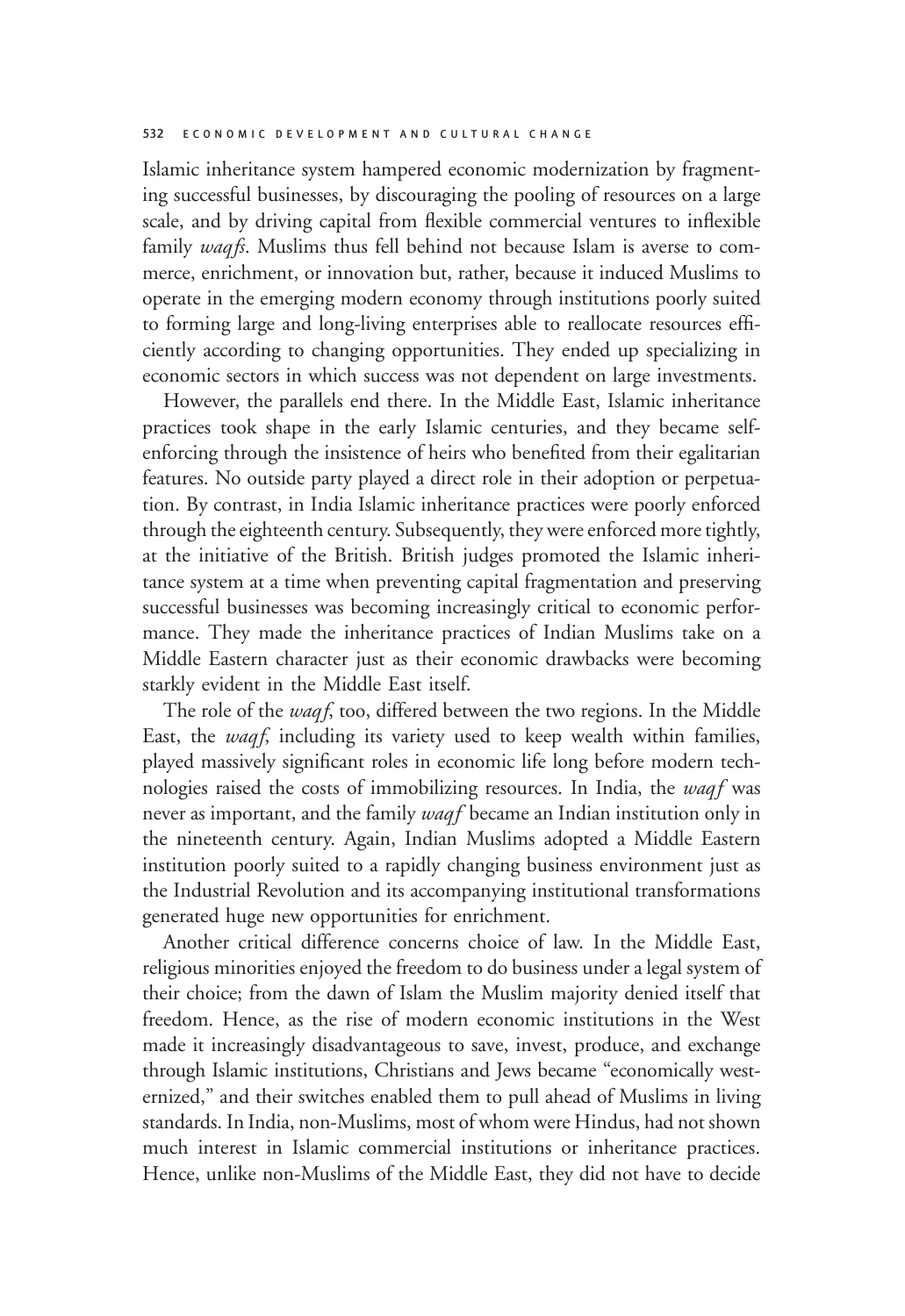whether to switch out of Islamic law. As for Muslims, relative to their Middle Eastern coreligionists, they had been using Islamic institutions less regularly and less uniformly. Their adherence to Islamic law became stricter under British rule, at least in regard to property relations.

The British administrators of India made their legal system available to everyone, including both Hindus and Muslims. Yet, these communities differed in their incentives to adopt Anglo-Indian institutions. Hindus, especially those of western India, were able to switch relatively easily. This is because the joint-family enterprise, the traditional Hindu instrument for pooling and preserving capital, was structurally similar to the joint-stock company, an organizational form supported by Anglo-Indian law. Hindus thus used jointstock companies to accumulate and exploit capital, gradually increasing their shares of owners and managers, at the expense of Europeans. As for Muslims, they made disproportionately few switches. One reason, we have suggested, is that for them the required institutional leap was greater. With the exception of nonconforming groups that followed Islamic practices selectively, they had no tradition of family enterprises. Also, the Islamic inheritance system made it difficult to maintain control over family capital placed in a joint-stock company. For both reasons, Muslims tended to avoid sectors in which success depended increasingly on use of the corporation.

The upshot is that religion did affect the economic performance of India's main religious groups. The capital pooling and inheritance regimes associated with Islam and Hinduism affected the rates at which India's main religious groups took advantage of the new economic opportunities that emerged through the Industrial Revolution and associated global transformations.

This interpretation does not rely on attitudinal differences between the two religions. It does not depend on interfaith variations in openness to change, aversion to risk, commercial talent, or economic rationality. Islam and Hinduism affected the economic trajectories of Muslims and Hindus by shaping the institutional matrixes within which these communities made economic choices.

Muslims fell behind Hindus also in areas other than commerce and industry. One is education. Mechanisms leading to differences in either the demand for education or its supply could have contributed to Muslim underperformance, with factors other than commercial institutions playing leading roles.40 Yet, such alternative mechanisms would not have operated in isolation

<sup>&</sup>lt;sup>40</sup> In 1871–72, the share of Muslims in schools recognized by the British administration was substantially lower than the Muslim share of the population in Punjab, Bengal/Assam, Madras, and Bombay (Kochar 1992, 261). Recent surveys show that relatively poor castes tend to encourage a traditional education through peer pressure (Borooah and Iyer 2005; Munshi and Rosenzweig 2006). Such pressure was undoubtedly at work in earlier times, too.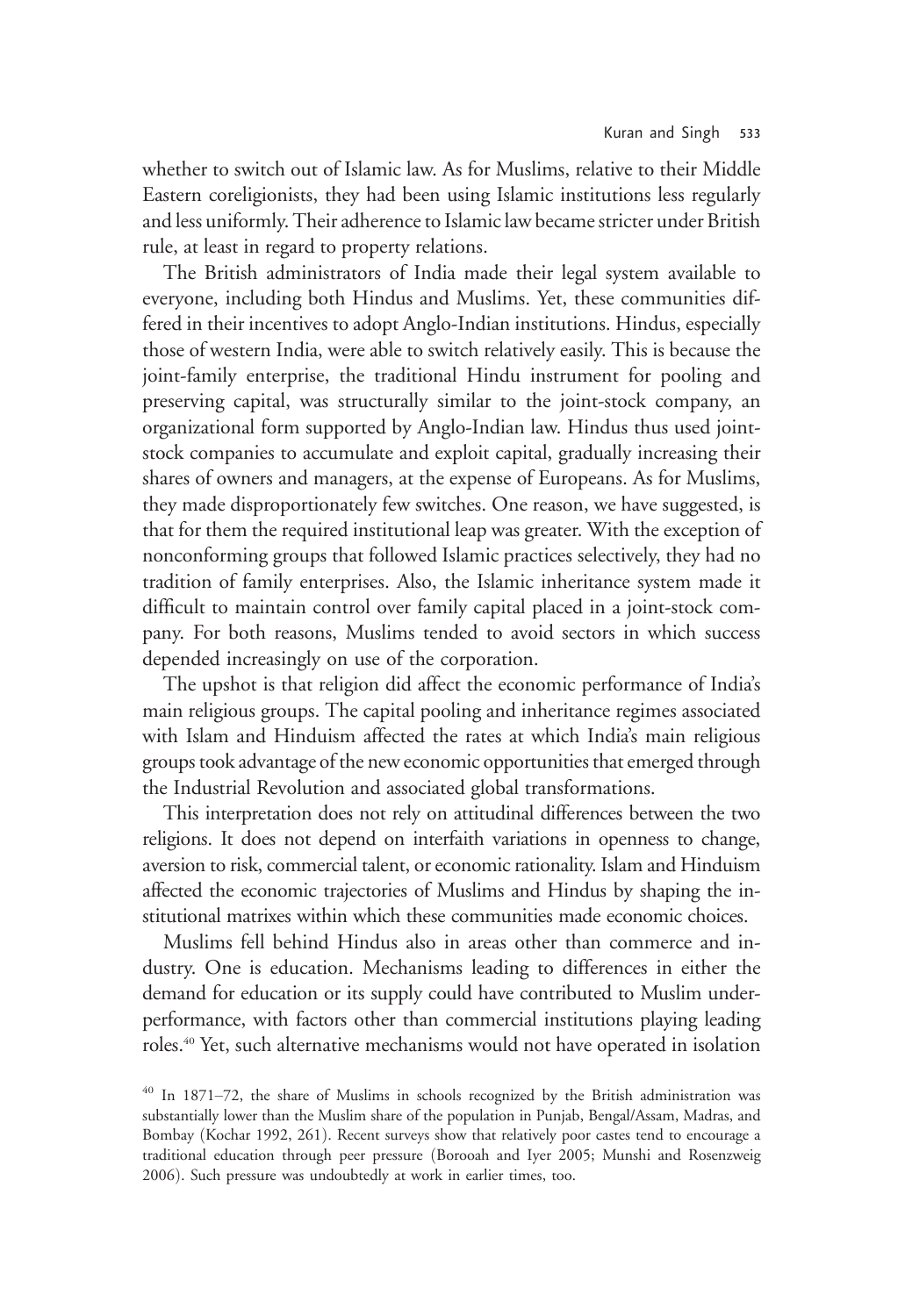from those sketched here. Relative to a person serving on a corporate board, an Indian operating a retail store in the manner of his forefathers had less need to acquire a modern education or learn a foreign language. Our central finding is that mechanisms affecting institutional choices regarding investment and inheritance contributed substantially to the observed Hindu-Muslim economic divergence. Those mechanisms would have had second-order consequences that remain to be explored.

A complete analysis of performance differences among India's Muslims and Hindus must also confront, of course, the effects of the caste system, which imposed on Indian society not only hereditary social inequalities but also a hereditary division of labor. Conversions to Islam occurred disproportionately from lower echelons of the caste hierarchy, which had implications for the historical distribution of commercial skills. Yet the caste system was never completely frozen; castes could change occupations, and new opportunities for individual advancement arose in late British India. The Hindu-Muslim institutional differences identified in this article provide reasons beyond caste per se as to why some groups were quicker than others to embrace the new commercial opportunities that emerged in the nineteenth and twentieth centuries.

#### References

- Agarwal, Bina. 1994. "Gender and Command over Property: A Critical Gap in Economic Analysis and Policy in South Asia." World Development 22:1455–78.
- Ahmad, Ausaf. 1993. Indian Muslims: Issues in Social and Economic Underdevelopment. New Delhi: Khama.
- Ahmad, N. 1991. Muslim Separatism in British India. Lahore: Ferozsons.
- Arasaratnam, S. 1989. Islamic Merchant Communities of the Indian Subcontinent in Southeast Asia. Kuala Lampur: University of Malaya.
- Aziz, K. K., ed. 1995. A Historical Handbook of Muslim India, 1700–1947. Lahore: Vanguard.
- Blank, Jonah. 2001. Mullahs on the Mainframe: Islam and Modernity among the Daudi Bohras. Chicago: University of Chicago Press.
- Borooah, Vani K., and Sriya Iyer. 2005. "Vidya, Veda, and Varna: The Influence of Religion and Caste on Education in Rural India." Journal of Development Studies 41:1369–1404.
- Brass, Paul. 2005. Language, Religion and Politics in North India. Lincoln, NE: iUniverse.
- Brimmer, Andrews F. 1955. "The Setting of Entrepreneurship in India." Quarterly Journal of Economics 119:553–76.
- Carroll, Lucy. 1983. "The Hanafi Law of Intestate Succession: A Simplified Approach." Modern Asian Studies 17:629–70.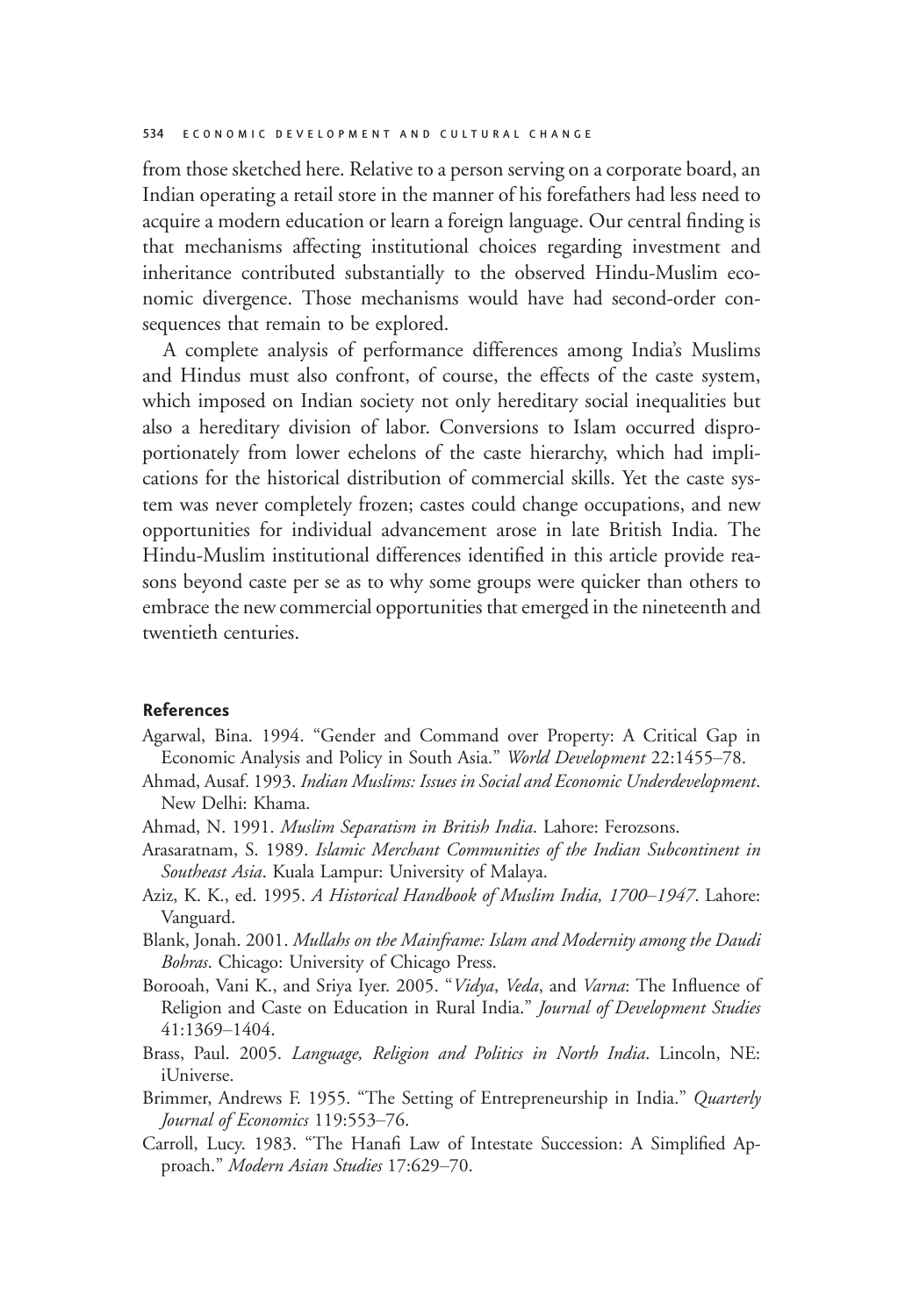———. 1985. "The Ithna Ashari Law of Intestate Succession: An Introduction to Shia Law Applicable in South Asia." Modern Asian Studies 19:85–125.

- ———. 1995. "Application of the Islamic Law of Succession: Was the Propositus a Sunni or Shi'i?" Islamic Law and Society 2:24-42.
- ———. 2001. "Life Interests and Inter-generational Transfer of Property: Avoiding the Law of Succession." Islamic Law and Society 8:245-86.
- Chaudhuri, K. N. 1985. Trade and Civilisation in the Indian Ocean: An Economic History from the Rise of Islam to 1750. Cambridge: Cambridge University Press.
- Cheesman, David. 1982. "'The Omnipresent Bania': Rural Moneylenders in the Nineteenth-Century Sind." Modern Asian Studies 16:445–62.
- Cornish, H. D. 1937. A Short Manual of Hindu Law: As Administered in the Courts of British India. London: Stevens.
- Cowell, Herbert. 1985. A Short Treatise on Hindu Law. Calcutta: Thacker, Spink.
- Das Gupta, Ashin. 2001. The World of the Indian Ocean Merchant, 1500–1800: Collected Essays. New Delhi: Oxford University Press.
- Derrett, J. Duncan M. 1962. "The History of the Juridical Framework of the Joint Hindu Family." Contributions to Indian Sociology 6:2-47.
- Digby, Simon. 1982. "The Maritime Trade of India." In The Cambridge Economic History of India, vol. 1, ed. Tapan Rayachaudhuri and Irfan Habib, 125–29. Cambridge: Cambridge University Press.
- Dutta, Sudipt. 1997. Family Business in India. New Delhi: Response.
- Engineer, Ashgar Ali. 1989. The Muslim Communities of Gujarat: An Exploratory Study of Bohras, Khojas, and Memons. New Delhi: Ajanta.
- Fukuyama, Francis. 1996. Trust: The Social Virtues and the Creation of Prosperity. New York: Free Press.
- Ghosh, Arabinda. 1973. "Industrial Concentration by the Managing Agency System in India, 1948–1968." Economic and Political Weekly 8 (June 9):  $57-63$ .
- Government of India. 1955. Progress of Joint Stock Companies in India. Delhi: Sunlight.
- Hansmann, Henry, Reinier Kraakman, and Richard Squire. 2006. "Law and the Rise of the Firm." Harvard Law Review 119:1335–1403.
- Hardy, Peter. 1972. The Muslims of British India. Cambridge: Cambridge University Press.
- Hassan, Riaz. 1987. "Religion, Society and State in Pakistan: Pirs and Politics." Asian Survey 27:552–65.
- Hazari, R. K. 1966. The Structure of the Corporate Private Sector: A Study of Concentration, Ownership, and Control. Bombay: Asia.
- Hunter, W. W. 1876. The Indian Musalmans. 3rd ed. London: Trübner.
- Ilbert, Courtney. 1909. "British India." Journal of the Society of Comparative Legislation 10:306–14.
- Investor's India Yearbook. 1920 and 1940. Calcutta: Place, Siddons, & Gough.
- Ispahani, Mirza Abol Hasan. 1967. *Qaid-E-Azam Jinnah as I Knew Him*. 2nd ed. Karachi: Ferozsons.
- Iyer, Lakshmi. 2010. "Direct versus Indirect Colonial Rule in India: Long-Term Consequences." Review of Economics and Statistics 92:693–713.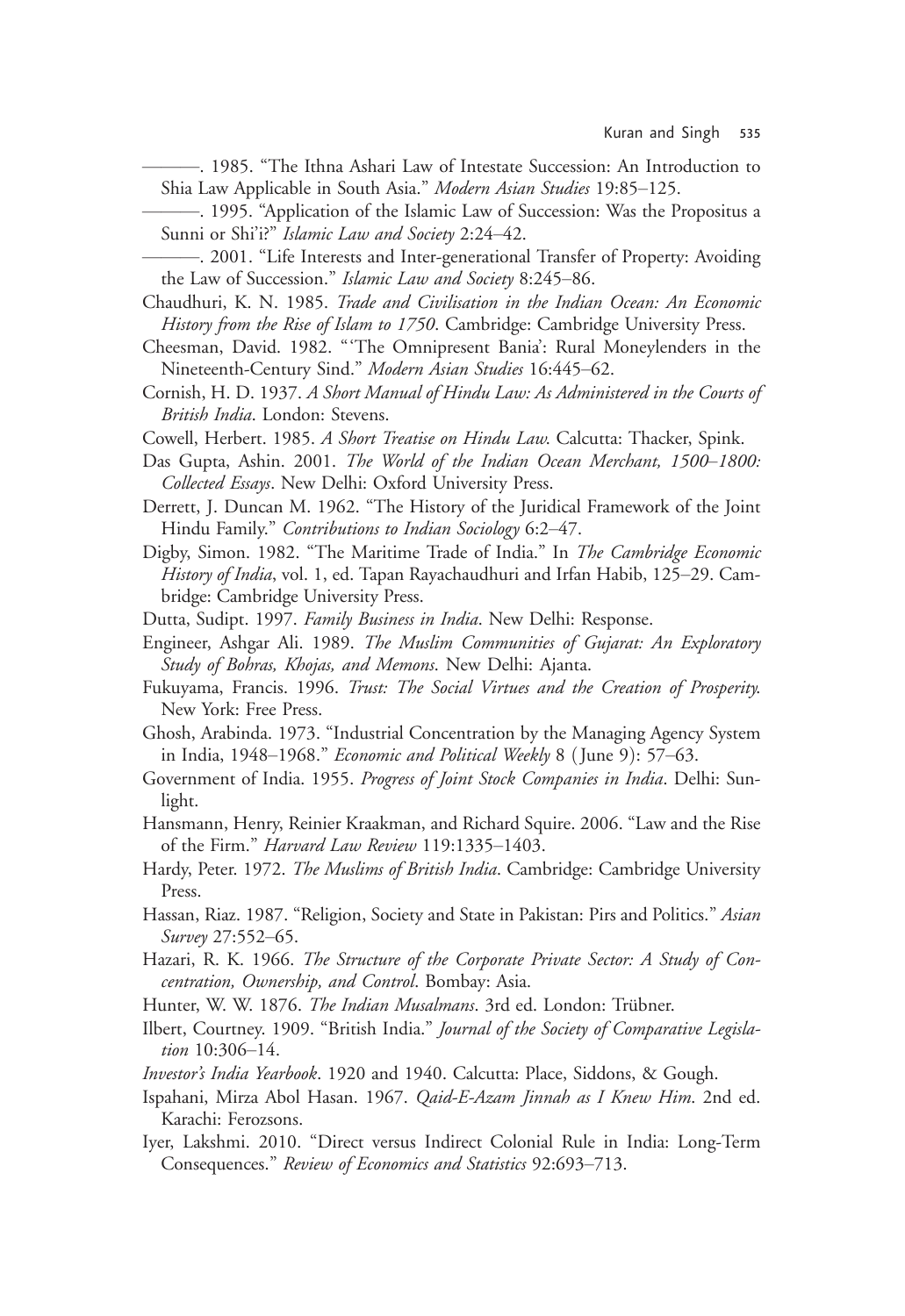Khalidi, Omar. 2006. *Muslims in the Indian Economy*. Gurgaon: Three Essays.

- Khan, Saleem. 1989. "Muslim Decline in India." In The Muslim Situation in India, ed. Iqbal A. Ansari, 73–79. New Delhi: Sterling.
- Klein, Ira. 2000. "Mutiny and Modernization in British India." Modern Asian Studies 34:545–80.
- Kling, Blair B. 1966. "The Origin of the Managing Agency System in India." Journal of Asian Studies 26:37–47.
- Kochar, Rajesh K. 1992. "English Education in India: Hindu Anamnesis versus Muslim Torpor." Economic and Political Weekly 27:2609–16.
- Koslowski, Gregory. 1985. Muslim Endowments and Society in British India. Cambridge: Cambridge University Press.
- -. 1987. "Muslim Women and the Control of Property in North India." Indian Economic and Social History Review 24:163–81.
- Kumar, Dharma. 1985. "Private Property in Asia? The Case of Medieval South India." Comparative Studies in Society and History 27:340–66.
- Kuran, Timur. 2001. "The Provision of Public Goods under Islamic Law: Origins, Impact, and Limitations of the Waqf System." Law and Society Review 35: 841–97.
	- ———. 2003. "The Islamic Commercial Crisis: Institutional Roots of Economic Underdevelopment in the Middle East." Journal of Economic History 63:414–46.
- ———. 2004. "The Economic Ascent of the Middle East's Religious Minorities: The Role of Islamic Legal Pluralism." Journal of Legal Studies 33:475–515.
- ———. 2005. "The Absence of the Corporation in Islamic Law: Origins and Persistence." American Journal of Comparative Law 53:785–834.
- ———. 2011. The Long Divergence: How Islamic Law Held Back the Middle East. Princeton, NJ: Princeton University Press.
- Lal, Deepak. 1988–89. The Hindu Equilibrium. 2 vols. Oxford: Clarendon.
- Lamb, Helen B. 1955. "The Indian Business Communities and the Evolution of an Industrial Class." Pacific Affairs 18:101–16.
- Lamoreaux, Naomi R., and Jean-Laurent Rosenthal. 2005. "Legal Regime and Contractual Flexibility: A Comparison of Business's Organizational Choices in France and the United States during the Era of Industrialization." American Law and Economics Review 7:28–61.
- La Porta, Rafael, Florencio Lopez-de-Silanes, Andrei Shleifer, and Robert W. Vishny. 1997. "Trust in Large Organizations." American Economic Review 87:333-38.
- Leonard, Karen Isaksen. 2011. "Family Firms in Hyderabad: Gujarati, Goswami, and Marwari Patterns of Adoption, Marriage, and Inheritance." Comparative Studies in Society and History 53:827–54.
- Levi, Scott C. 2001. The Indian Diaspora in Central Asia and Its Trade, 1550-1900. Leiden: Brill.
- Little, J. H. 1967. House of Jagat Seth. Calcutta: Calcutta Historical Society.
- Lokhandwalla, S. T. 1967. "Islamic Law and Ismaili Communities (Khojas and Bohras)." Indian Economic and Social History Review 4:155–76.
- Mayer, Roger C., James H. Davis, and F. David Schoorman. 1995. "An Interpretive Model of Organizational Trust." Academy of Management Review 20:709–34.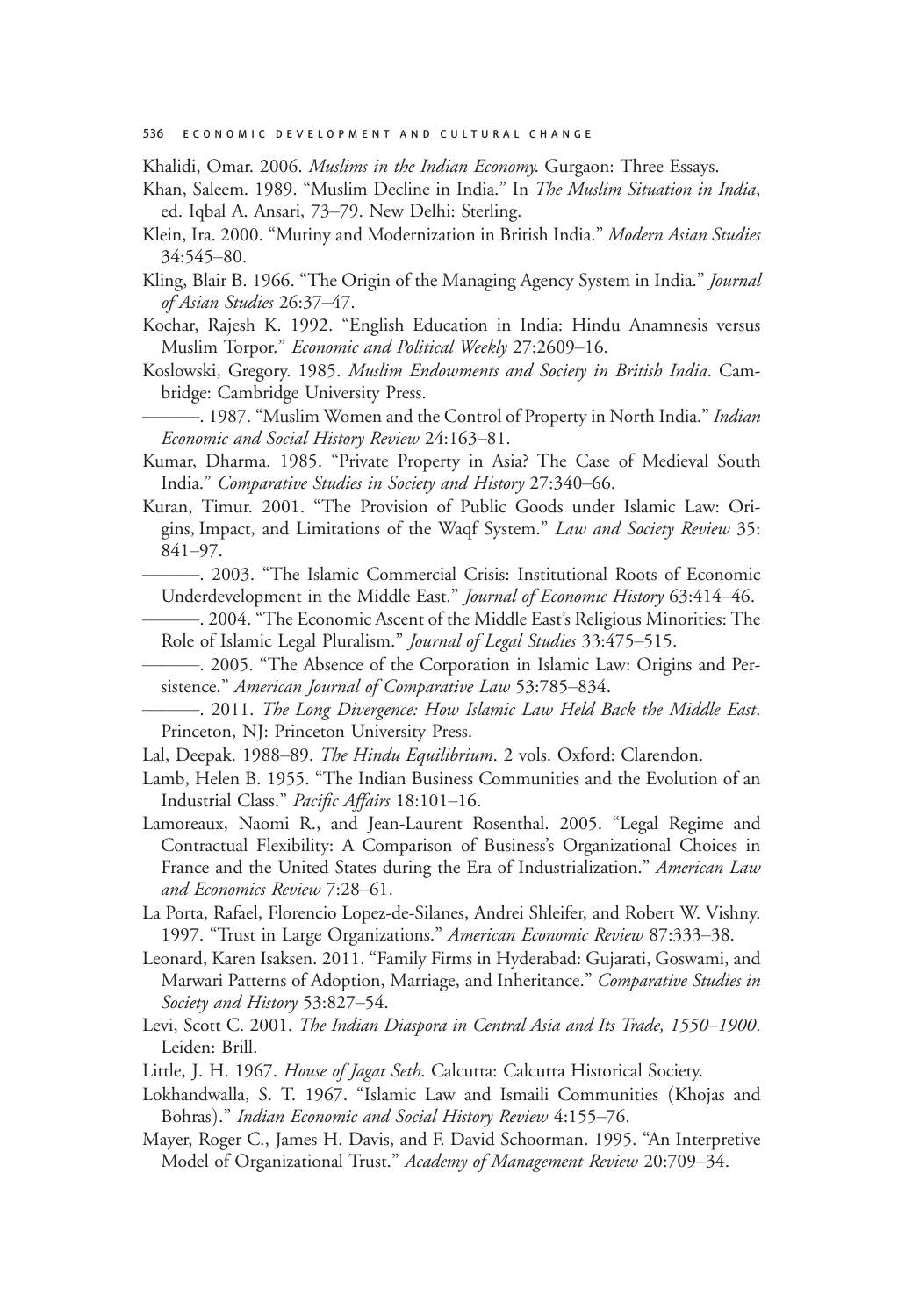- Mayne, John D. 1906. A Treatise on Hindu Law and Usage. 7th ed. Madras: Higginbotham.
- Mondal, Sekh Rahim. 1992. "Economic and Social Situations among Muslims of West Bengal: Some Empirical Observations." In The Social Structure of Indian Muslims, ed. F. R. Faridi and M. M. Siddiqi, 108–16. New Delhi: Institute for Objective Studies.
- Moore, Barrington, Jr. 1996. Social Origins of Dictatorship and Democracy: Lord and Peasant in the Making of the Modern World. Boston: Beacon.
- Munshi, Kaivan, and Mark Rosenzweig. 2006. "Traditional Institutions Meet the Modern World: Caste, Gender, and Schooling Choice in a Globalizing Economy." American Economic Review 96:1225–52.
- Nadri, Ghulam A. 2009. Eighteenth-Century Gujarat: The Dynamics of Its Political Economy, 1750–1800. Leiden: Brill.
- Nigam, R. K. 1957. Managing Agencies in India. Delhi: Ministry of Commerce.
- Onkar, Goswami. 1985. "Then Came the Marwaris: Some Aspects of the Changes in the Pattern of Industrial Control in India." Indian Economic and Social History Review 22:225–49.
- Papanek, Hanna. 1962. "Leadership and Social Change in the Khoja Ismaili Community." PhD diss., Radcliffe College.
- Powers, David. 1989. "Orientalism, Colonialism, and Legal History: The Attack on Muslim Family Endowments in Algeria and India." Comparative Studies in Society and History 31:535–71.
- Putnam, Robert D. 1993. Making Democracy Work: Civic Traditions in Modern Italy. Princeton, NJ: Princeton University Press.
- Rattansi, Diamond. 1987. "Islamization and the Khojah Ismaili Community in Pakistan." PhD diss., McGill University.
- Risso, Patricia. 1995. Merchants and Faith: Muslim Commerce and Culture in the Indian Ocean. Boulder, CO: Westview.
- Rungta, Radhe Shyam. 1970. The Rise of Business Corporations in India, 1851–1900. Cambridge: Cambridge University Press.
- Shariff, Abusaleh, and Mehtabul Azam. 2004. Economic Empowerment of Muslims in India. New Delhi: Institute of Objective Studies.
- Suvorova, Anna. 2004. Muslim Saints of South Asia: The Eleventh to Fifteenth Centuries. New York: Routledge.
- Talha, Naureen. 2000. Economic Factors in the Making of Pakistan, 1921-1947. Oxford: Oxford University Press.
- Timberg, Thomas A. 1969. Industrial Entrepreneurship among the Trading Communities of India: How the Patterns Differ. Cambridge, MA: Development Advisory Committee.
- -. 1978. The Marwaris: From Traders to Industrialists. New Delhi: Vikas.

Toynbee, Arnold J. 1954. A Study of History. Vol. 8. London: Oxford University Press.

- Tripathi, Dwijendra. 1981. Dynamics of a Tradition: Kasturbhai Lalbhai and His Entrepreneurship. New Delhi: Manohar.
- –. 2004. *The Oxford History of Indian Business*. New Delhi: Oxford University Press.